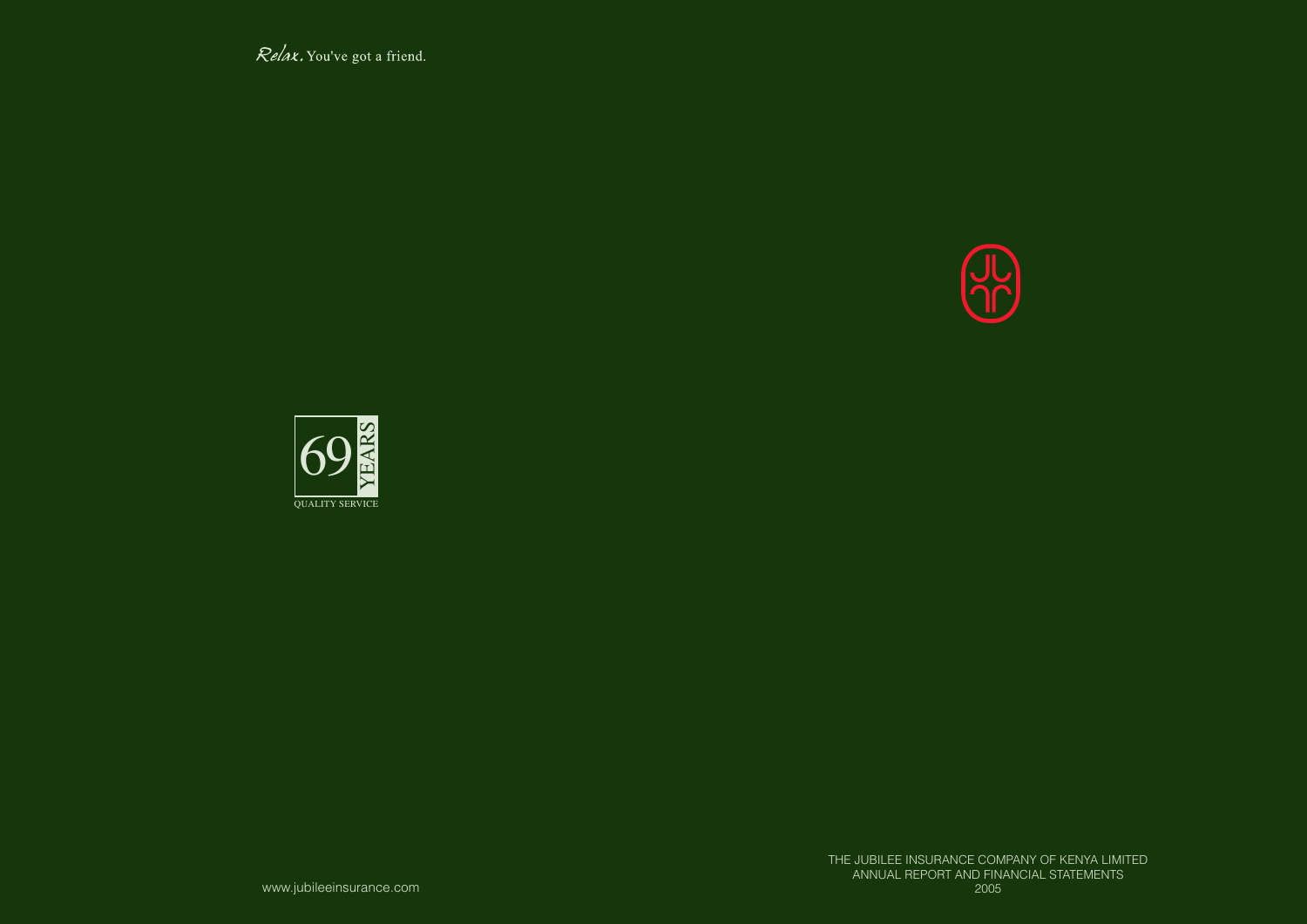# **TABLE OF CONTENTS**

| <b>Financial Statements</b> |  |
|-----------------------------|--|
|                             |  |
|                             |  |
|                             |  |
|                             |  |
|                             |  |
| Supplementary Information   |  |
|                             |  |
|                             |  |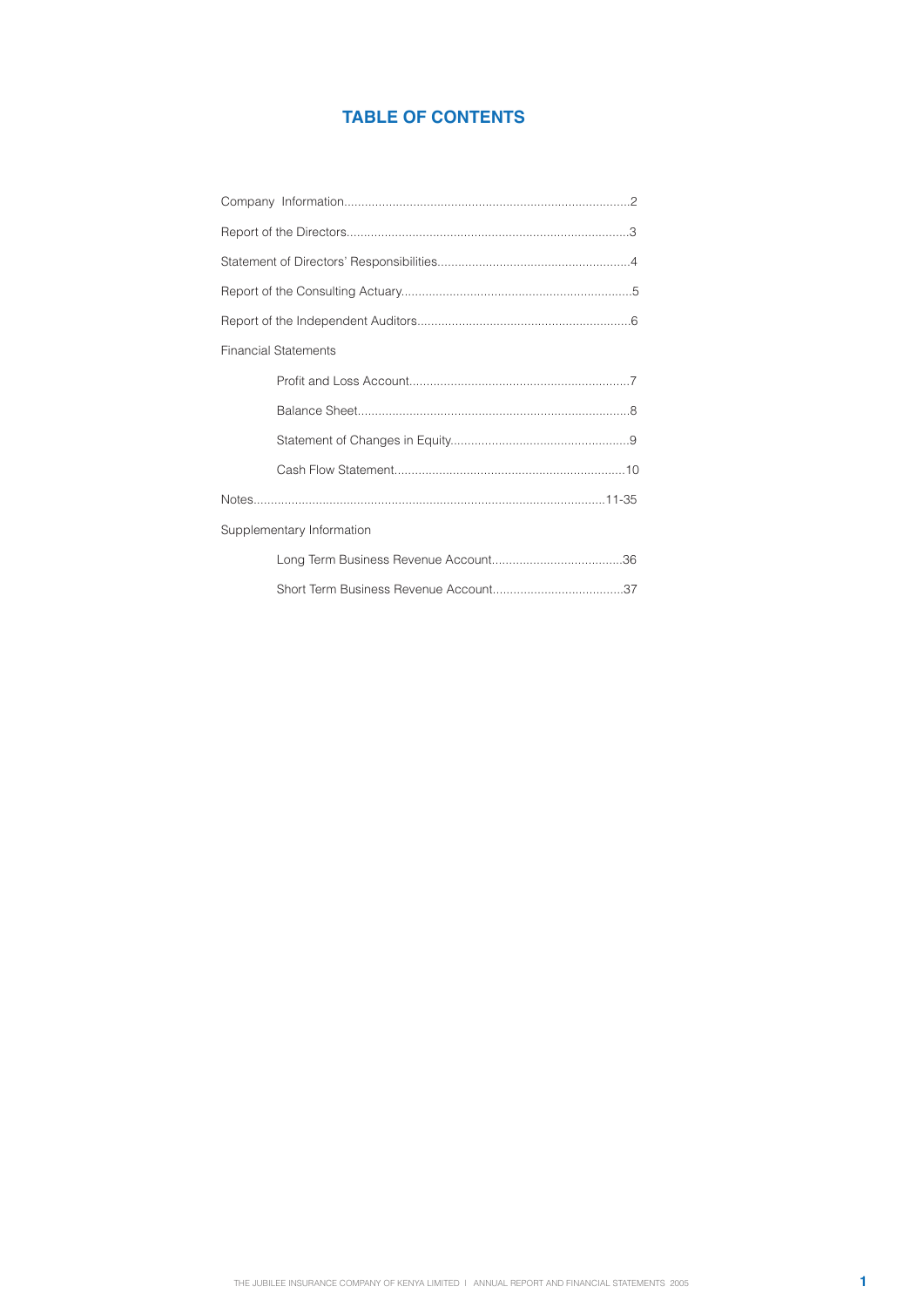The Directors submit their report together with the audited financial statements for the year ended 31 December, 2005 which disclose the state of affairs of the Company.

#### **COUNTRY OF INCORPORATION**

The Company is incorporated in the Republic of Kenya under the Companies Act and is domiciled in Kenya.

#### **PRINCIPAL ACTIVITIES**

The Company underwrites all classes of life and non-life insurance risks as defined by the Insurance Act, with the exception of Aviation. It also issues investment contracts to provide its customers with asset management solutions for their savings and retirement needs.

Pursuant to the approval given by the Minister for Finance, Jubilee Holdings Limited (formerly known as The Jubilee Insurance Company Limited), transferred its life and non-life insurance business together with the property and other assets supporting the statutory and other funds of the life and non-life insurance business to its wholly owned subsidiary, The Jubilee Insurance Company of Kenya Limited, effective 1 January, 2005.

#### **RESULTS**

The following is the summary of results for the year 2005:

## **COMPANY INFORMATION**

#### **CAPITAL AND RESERVES** Shs'000

| Authorised Capital    | 450,000 |
|-----------------------|---------|
| <b>Issued Capital</b> | 450,000 |
| Paid-up Capital       | 450,000 |
| Reserves              | 313.933 |

#### **REGISTERED OFFICE**

Jubilee Insurance House Wabera Street P.O. Box 30376-00100 GPO Nairobi, Kenya Telephone: 328 1000 Telefax: 328 1150 E-mail: jic@jubileekenya.com Website: www.jubileeinsurance.com

#### **SUBSIDIARY**

Jubilee Financial Services Limited (100%)

### **ASSOCIATES**

IPS Power Investment Limited (27%) East Africa Reinsurance Company Limited (25.83%)

## **BRANCHES**

Mombasa: Jubilee Insurance Building Moi Avenue P.O. Box 90220 - 80100 Mombasa, Kenya Telephone: 316745, 316746 & 314019 E-mail: mombasa@jubileekenya.com

Kisumu:

Jubilee Insurance House Opposite Clock Tower Oginga Odinga Road P.O. Box 378 - 40100 Kisumu, Kenya Telephone: 42235 & 42250 E-mail: kisumu@jubileekenya.com

#### **ACTUARY**

John Graham FIA, FASSA Deloitte & Touche

#### **INDEPENDENT AUDITORS**

PricewaterhouseCoopers

#### **PRINCIPAL BANKERS**

Diamond Trust Bank Kenya Limited Standard Chartered Bank Kenya Limited Citibank, N.A.

## **CORPORATE LAWYERS**

Daly & Figgis Advocates

# **REPORT OF THE DIRECTORS**

|                                            | 2005           | 2004           |
|--------------------------------------------|----------------|----------------|
|                                            | <b>Shs'000</b> | <b>Shs'000</b> |
| Profit/(loss) before income tax            | 285.237        | (426)          |
| Income tax (expense)/credit                | 14.934         | (128)          |
| Profit/(loss) attributable to Shareholders | 270,303        | (298)          |

### **DIRECTORS**

The Directors who held office during the year and to the date of this report were:

Nizar N Juma (Chairman)

Zulfikar K Mohamed \*

Amin M Datoo

John D Harris \*\* (Resigned on 30 December, 2005)

Sultan K Khimji

Frèdèric A Lucien \*\*\* (Resigned on 31 December, 2005)

Joseph M Mugwe

Tom D Owuor (Resigned on 7 April, 2006)

Salim A Talib (Resigned on 7 April, 2006)

Lutaf R Kassam (Appointed on 7 April, 2006)

Srinivasan Sridharan \*\*\*\* (Appointed on 7 April, 2006)

\* Canadian \*\* British \*\*\* French \*\*\*\* Indian

#### **AUDITORS**

The Company's Independent Auditors, PricewaterhouseCoopers, continue in office in accordance with Section 159(2) of the Companies Act.

On behalf of the Board

## **Nizar N Juma**

Chairman Nairobi, Kenya 7 April, 2006

#### **DIVIDEND**

The Directors recommend a payment of dividend of Shs 132,000,000 (2004: Nil).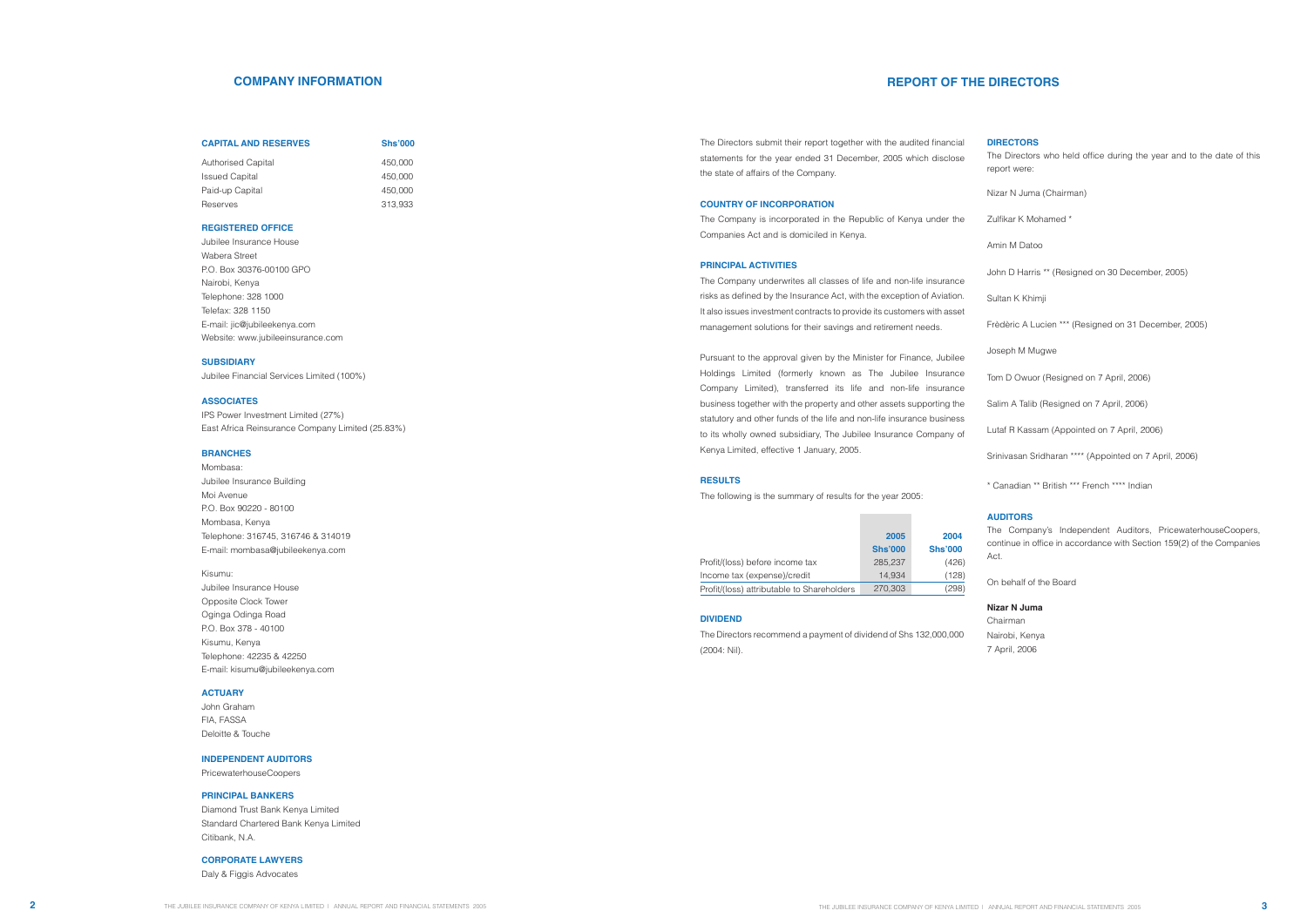The Companies Act requires the Directors to prepare financial statements for each financial year that give a true and fair view of the state of affairs of the Company as at the end of the financial year and of its profit or loss for the year. It also requires the Directors to ensure that the Company keeps proper accounting records that disclose, with reasonable accuracy, the financial position of the Company. They are also responsible for safeguarding the assets of the Company.

The Directors accept responsibility for the financial statements, which have been prepared using appropriate accounting policies supported by reasonable and prudent judgements and estimates, in conformity with International Financial Reporting Standards and the requirements of the Companies Act. The Directors are of the opinion that the financial statements give a true and fair view of the state of the financial affairs of the Company and of its profits. The Directors further accept responsibility for the maintenance of accounting records that may be relied upon in the preparation of financial statements, as well as adequate systems of internal financial control.

Nothing has come to the attention of the Directors to indicate that the Company will not remain a going concern for at least twelve months from the date of this statement.

**Nizar N Juma** Chairman

**Zulfikar K Mohamed**  Director 7 April, 2006

# **REPORT OF THE CONSULTING ACTUARY**

I have conducted an actuarial valuation of the Life Assurance business of The Jubilee Insurance Company of Kenya Limited as at 31 December, 2005.

The valuation was conducted in accordance with generally accepted actuarial principles and in accordance with the requirements of the Kenyan Insurance Act. Those principles require prudent provision for future outgo under contracts, generally based upon the assumptions that current conditions will continue. Provision is therefore not made for all possible contingencies. In completing the actuarial valuation, I have relied upon the audited financial statements of the Company.

In my opinion, the Life Assurance business of the Company was financially sound and the actuarial value of the liabilities in respect of all classes of life insurance business did not exceed the amount of funds of the Life Assurance business at 31 December, 2005.

**John Graham** (FIA, FASSA) **Deloitte & Touche**  7 April, 2006

# **STATEMENT OF DIRECTORS' RESPONSIBILITIES**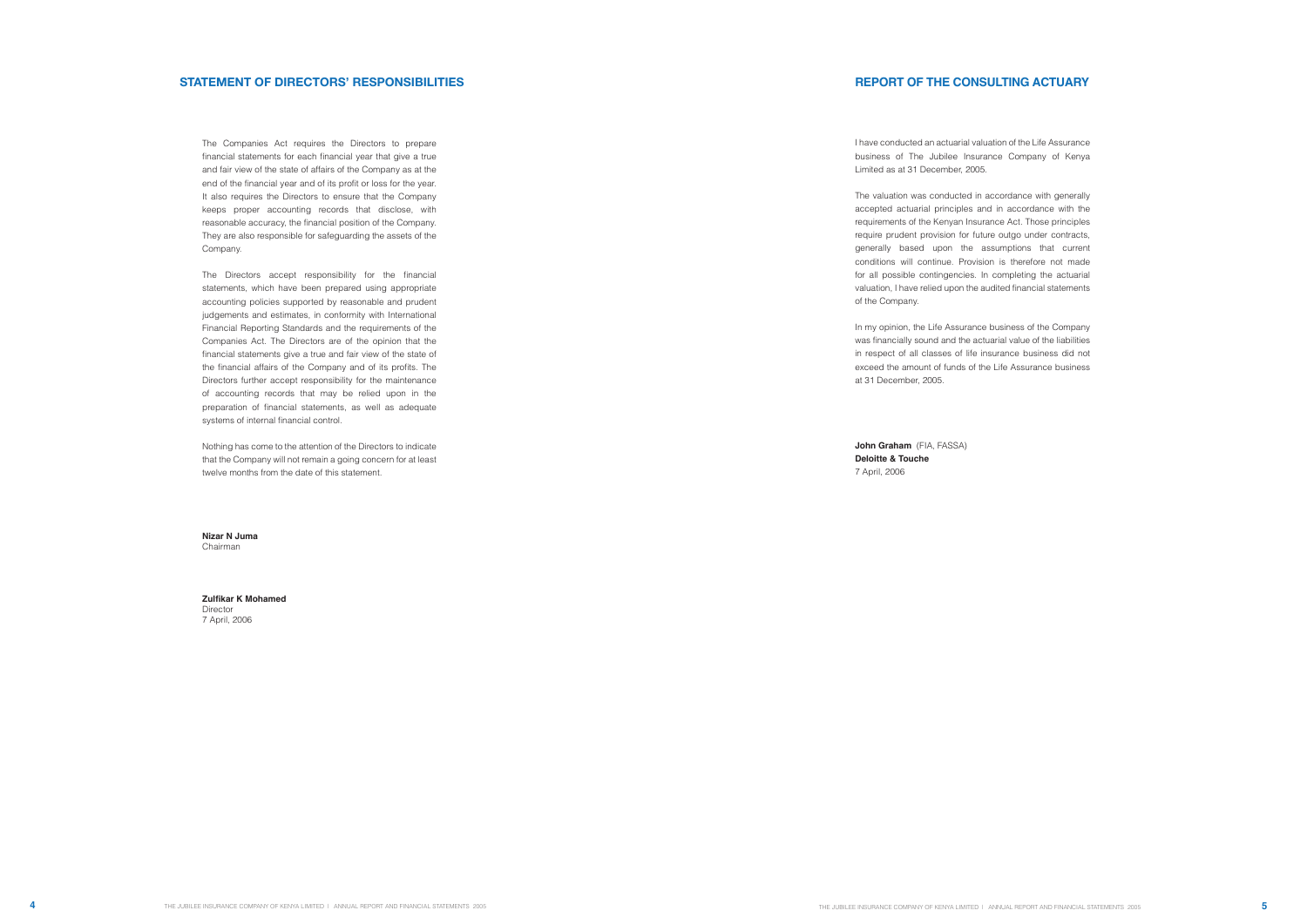# **PROFIT AND LOSS ACCOUNT**

FOR THE YEAR ENDED 31 DECEMBER 2005

|                                                                             | <b>Notes</b>   | <b>Short-Term</b><br><b>Business</b><br><b>Shs'000</b> | <b>Long-Term</b><br><b>Business</b><br><b>Shs'000</b> | 2005<br><b>Total</b><br><b>Shs'000</b> | 2004<br><b>Total</b><br><b>Shs'000</b> |
|-----------------------------------------------------------------------------|----------------|--------------------------------------------------------|-------------------------------------------------------|----------------------------------------|----------------------------------------|
| Gross earned premium                                                        | 4              | 1,539,632                                              | 479,639                                               | 2,019,271                              |                                        |
| Less: Outward reinsurance                                                   | 4              | 297,037                                                | 57,646                                                | 354,683                                |                                        |
| Net insurance premium revenue                                               | $\overline{4}$ | 1,242,595                                              | 421,993                                               | 1,664,588                              |                                        |
| Investment income                                                           | 5              | 282,099                                                | 538,011                                               | 820,110                                | 574                                    |
| Fair value gains on equity investments at fair value in quoted and          |                |                                                        |                                                       |                                        |                                        |
| unquoted shares                                                             |                |                                                        | 135,943                                               | 135,943                                |                                        |
| Commission earned                                                           |                | 77,780                                                 | 10,175                                                | 87,955                                 |                                        |
| <b>Total income</b>                                                         |                | 1,602,474                                              | 1,106,122                                             | 2,708,596                              | 574                                    |
|                                                                             |                |                                                        |                                                       |                                        |                                        |
| Claims and policyholders' benefits payable                                  | 6              | 1,043,973                                              | 837,319                                               | 1,881,292                              |                                        |
| Insurance claims recoverable from reinsurers                                | 6              | 177,204                                                | 17,961                                                | 195,165                                |                                        |
| Net insurance benefits and claims                                           | 6              | 866,769                                                | 819,358                                               | 1,686,127                              |                                        |
| Operating and other expenses                                                | $\overline{7}$ | 270,545                                                | 223,007                                               | 493,552                                | 1,000                                  |
| Commission payable                                                          |                | 249,291                                                | 39,211                                                | 288,502                                |                                        |
| <b>Total expenses</b>                                                       |                | 519,836                                                | 262,218                                               | 782,054                                | 1,000                                  |
| Result of operating activities                                              |                | 215,869                                                | 24,546                                                | 240,415                                | (426)                                  |
| Share of result of associates before income tax                             | 14(b)          | 19,368                                                 | 25,454                                                | 44,822                                 |                                        |
| Profit/(loss) before income tax                                             |                | 235,237                                                | 50,000                                                | 285,237                                | (426)                                  |
| Income tax expense                                                          | 9              | (66)                                                   | 15,000                                                | 14,934                                 | (128)                                  |
| Profit for the year                                                         |                | 235,303                                                | 35,000                                                | 270,303                                | (298)                                  |
| Earnings per share attributable to the equity holders:<br>Basic and diluted | 27             |                                                        |                                                       | 12.01                                  | (0.04)                                 |
|                                                                             |                |                                                        |                                                       |                                        |                                        |
| Dividends:                                                                  |                |                                                        |                                                       |                                        |                                        |
| Final - proposed                                                            | 32             |                                                        |                                                       | 132,000                                |                                        |
| Total                                                                       |                |                                                        |                                                       | 132,000                                |                                        |

# **REPORT OF THE INDEPENDENT AUDITORS**

TO THE MEMBERS OF THE JUBILEE INSURANCE COMPANY OF KENYA LIMITED

We have audited the financial statements of The Jubilee Insurance Company of Kenya Limited for the year ended 31 December, 2005, set out on pages 7 to 35.

## **RESPECTIVE RESPONSIBILITIES OF DIRECTORS AND AUDITORS**

The Directors are responsible for the preparation of financial statements as described on page 4. Our responsibility is to express an independent opinion on the financial statements based on our audit.

#### **BASIS OF OPINION**

We conducted our audit in accordance with International Standards on Auditing. Those standards require that we plan and perform our audit to obtain reasonable assurance that the financial statements are free from material misstatement. An audit includes an examination, on a test basis, of evidence supporting the amounts and disclosures in the financial statements. It also includes an assessment of the accounting policies used and significant estimates made by the directors, as well as an evaluation of the overall presentation of the financial statements.

We have obtained all the information and explanations that to the best of our knowledge and belief were necessary for the purposes of our audit and believe that our audit provides a reasonable basis for our opinion.

#### **OPINION**

In our opinion, proper books of account have been kept and the financial statements which are in agreement with the books of account, give a true and fair view of the state of the financial affairs of the Company as at 31 December, 2005 and of its profit and cash flows for the year then ended in accordance with International Financial Reporting Standards and the Kenyan Companies Act.

# PRICEWATERHOUSE COPERS

**Certified Public Accountants Nairobi** 7 April, 2006

The notes on pages 11 to 35 form part of these financial statements.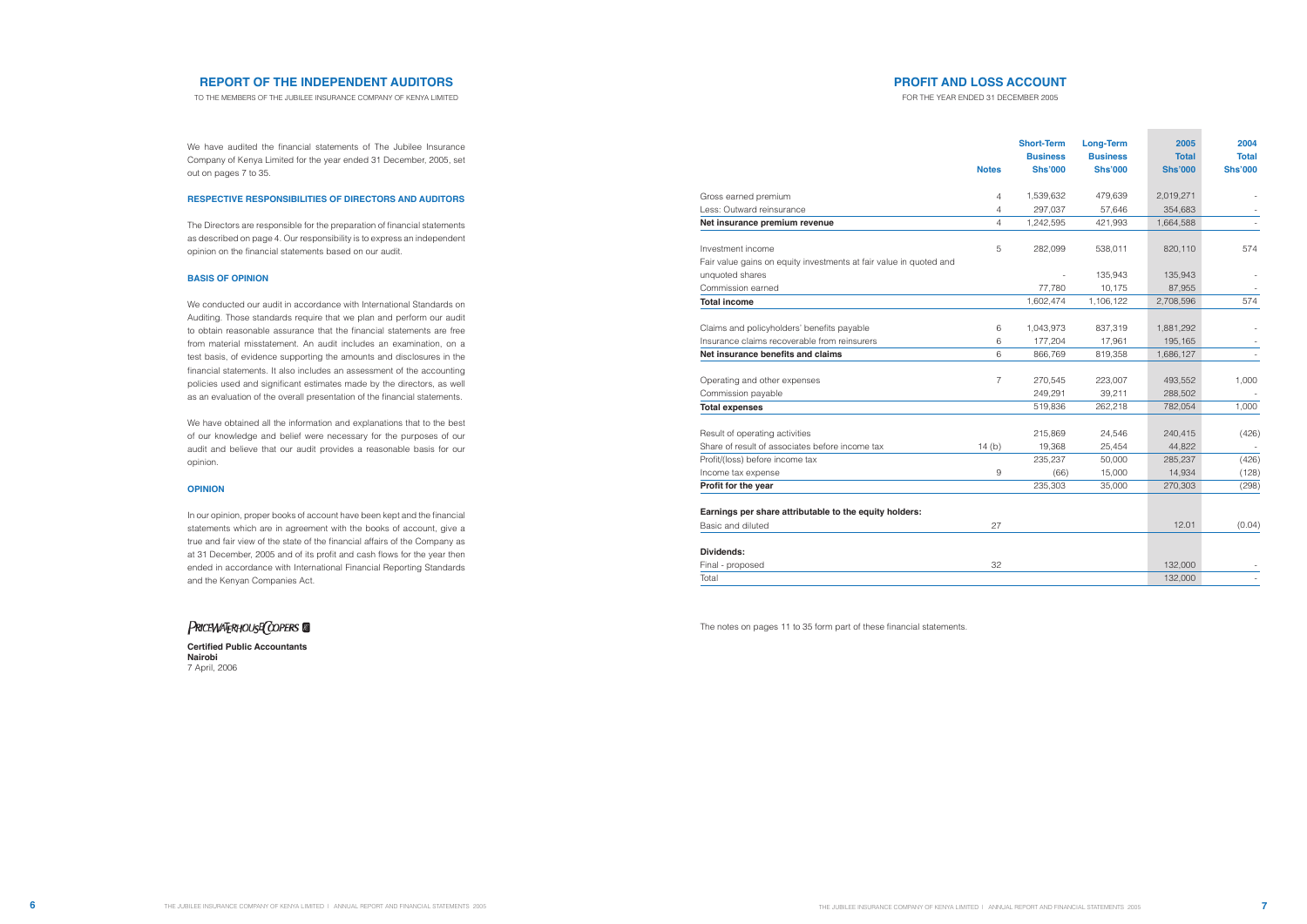|                                                         | <b>Notes</b> | <b>Share</b><br><b>Capital</b><br><b>Shs'000</b> | <b>Fair Value</b><br><b>Reserves</b><br><b>Shs'000</b> | <b>Retained</b><br><b>Earnings</b><br><b>Shs'000</b> | <b>Proposed</b><br><b>Dividends</b><br><b>Shs'000</b> | <b>Total</b><br><b>Shs'000</b> |
|---------------------------------------------------------|--------------|--------------------------------------------------|--------------------------------------------------------|------------------------------------------------------|-------------------------------------------------------|--------------------------------|
| Year ended 31 December 2004                             |              |                                                  |                                                        |                                                      |                                                       |                                |
| At start of year                                        |              | 150,000                                          | $\overline{\phantom{a}}$                               |                                                      | $\overline{\phantom{a}}$                              | 150,000                        |
| Loss for the year                                       |              | $\overline{\phantom{a}}$                         | $\overline{\phantom{a}}$                               | (298)                                                |                                                       | (298)                          |
| At end of year                                          |              | 150,000                                          | $\overline{\phantom{a}}$                               | (298)                                                | $\overline{\phantom{a}}$                              | 149,702                        |
| Year ended 31 December 2005                             |              |                                                  |                                                        |                                                      |                                                       |                                |
| At start of year                                        |              | 150,000                                          |                                                        | (298)                                                | $\overline{\phantom{a}}$                              | 149,702                        |
| Fair value gains on available-for-sale financial assets | 12           | $\overline{\phantom{a}}$                         | 43,928                                                 |                                                      | $\overline{\phantom{a}}$                              | 43,928                         |
| Profit for the year                                     |              | $\overline{\phantom{a}}$                         | $\overline{\phantom{a}}$                               | 270,303                                              | $\overline{\phantom{a}}$                              | 270,303                        |
| Dividends - final for 2005 proposed                     | 32           |                                                  | $\overline{\phantom{a}}$                               | (132,000)                                            | 132,000                                               |                                |
| Issue of shares                                         | 10           | 300,000                                          | $\overline{\phantom{a}}$                               | $\overline{\phantom{a}}$                             | $\overline{\phantom{a}}$                              | 300,000                        |
| At end of year                                          |              | 450,000                                          | 43.928                                                 | 138.005                                              | 132.000                                               | 763,933                        |

|                                                          |              | <b>Short-Term</b><br><b>Business</b> | <b>Long-Term</b><br><b>Business</b> | 2005<br><b>Total</b> | 2004<br><b>Total</b> |
|----------------------------------------------------------|--------------|--------------------------------------|-------------------------------------|----------------------|----------------------|
|                                                          | <b>Notes</b> | <b>Shs'000</b>                       | <b>Shs'000</b>                      | <b>Shs'000</b>       | <b>Shs'000</b>       |
| <b>CAPITAL EMPLOYED</b>                                  |              |                                      |                                     |                      |                      |
| Share capital                                            | 10           | 370,000                              | 80,000                              | 450,000              | 150,000              |
| Fair value reserves                                      | 12           | 43,928                               |                                     | 43,928               |                      |
| Retained earnings                                        |              | 138,005                              |                                     | 138,005              | (298)                |
| Proposed dividends                                       | 32           | 132,000                              |                                     | 132,000              |                      |
| Shareholders' funds                                      |              | 683,933                              | 80,000                              | 763,933              | 149,702              |
|                                                          |              |                                      |                                     |                      |                      |
| <b>REPRESENTED BY:</b>                                   |              |                                      |                                     |                      |                      |
| <b>ASSETS</b>                                            |              |                                      |                                     |                      |                      |
| Property and equipment                                   | 16           | 19,802                               | 17,757                              | 37,559               |                      |
| Investment properties                                    | 17           | 220,000                              | 906,400                             | 1,126,400            |                      |
| <b>Financial assets</b>                                  |              |                                      |                                     |                      |                      |
| Investment in subsidiary                                 | 14 (ii)      | 10,000                               | $\overline{\phantom{a}}$            | 10,000               |                      |
| Investment in associates                                 | 14 (i) (b)   | 193,795                              | 127,699                             | 321,494              |                      |
| Unquoted shares                                          | 19           | 221,709                              | 473,968                             | 695,677              |                      |
| Quoted shares                                            | 18           | 701,707                              | 701,683                             | 1,403,390            |                      |
| Mortgage loans                                           | 20(a)        |                                      | 41,759                              | 41,759               |                      |
| Loans on life insurance policies                         | 20(b)        |                                      | 163,898                             | 163,898              |                      |
| Government securities held to maturity                   | 24           | 353,533                              | 2,646,098                           | 2,999,631            |                      |
| Deposits with financial institutions                     | 25           | 1,133                                | 94,234                              | 95,367               | 150,574              |
| <b>Other assets</b>                                      |              |                                      |                                     |                      |                      |
| Receivables arising out of reinsurance arrangements      |              | 151,474                              | 14,657                              | 166,131              |                      |
| Receivables arising out of direct insurance arrangements |              | 329,200                              |                                     | 329,200              |                      |
| Reinsurers' share of technical provisions and reserves   | 21           | 344,813                              | 19,816                              | 364,629              |                      |
| Deferred acquisition costs                               | 22           | 82,744                               |                                     | 82,744               |                      |
| Other receivables                                        | 23           | 99,841                               | 76,103                              | 175,944              |                      |
| Deferred income tax                                      | 26           | 5,859                                |                                     | 5,859                | 128                  |
| Cash and bank balances                                   | 25           | 1,662                                | 83,899                              | 85,561               |                      |
| <b>Total assets</b>                                      |              | 2,737,272                            | 5,367,971                           | 8,105,243            | 150,702              |
|                                                          |              |                                      |                                     |                      |                      |
| <b>LIABILITIES</b>                                       |              |                                      |                                     |                      |                      |
| Insurance contract liabilities                           | 29           | 1,088,573                            | 2,273,210                           | 3,361,783            |                      |
| Payable under deposit administration contracts           | 13           |                                      | 2,866,945                           | 2,866,945            |                      |
| Provision for unearned premium                           | 31           | 689,088                              |                                     | 689,088              |                      |
| Creditors arising out of reinsurance arrangements        |              | 66,799                               | 13,608                              | 80,407               |                      |
| Other payables                                           |              | 171,598                              | 131,701                             | 303,299              | 1,000                |
| Current income tax payable                               |              | 15,032                               |                                     | 15,032               |                      |
| Bank overdraft                                           | 25           | 22,249                               | 2,507                               | 24,756               |                      |
| <b>Total liabilities</b>                                 |              | 2,053,339                            | 5,287,971                           | 7,341,310            | 1,000                |
| <b>Net assets</b>                                        |              | 683,933                              | 80,000                              | 763,933              | 149,702              |

# **BALANCE SHEET**

AS AT 31 DECEMBER 2005

FOR THE YEAR ENDED 31 DECEMBER 2005

The financial statements on pages 7 to 35 were approved by the Board of Directors on 7 April, 2006 and signed on its behalf by:

**Nizar N Juma**

Chairman

**Zulfikar K Mohamed**

Director

| <b>STATEMENT OF CHA</b> |  |
|-------------------------|--|

The notes on pages 11 to 35 form part of these financial statements.

# **ANGES IN EQUITY**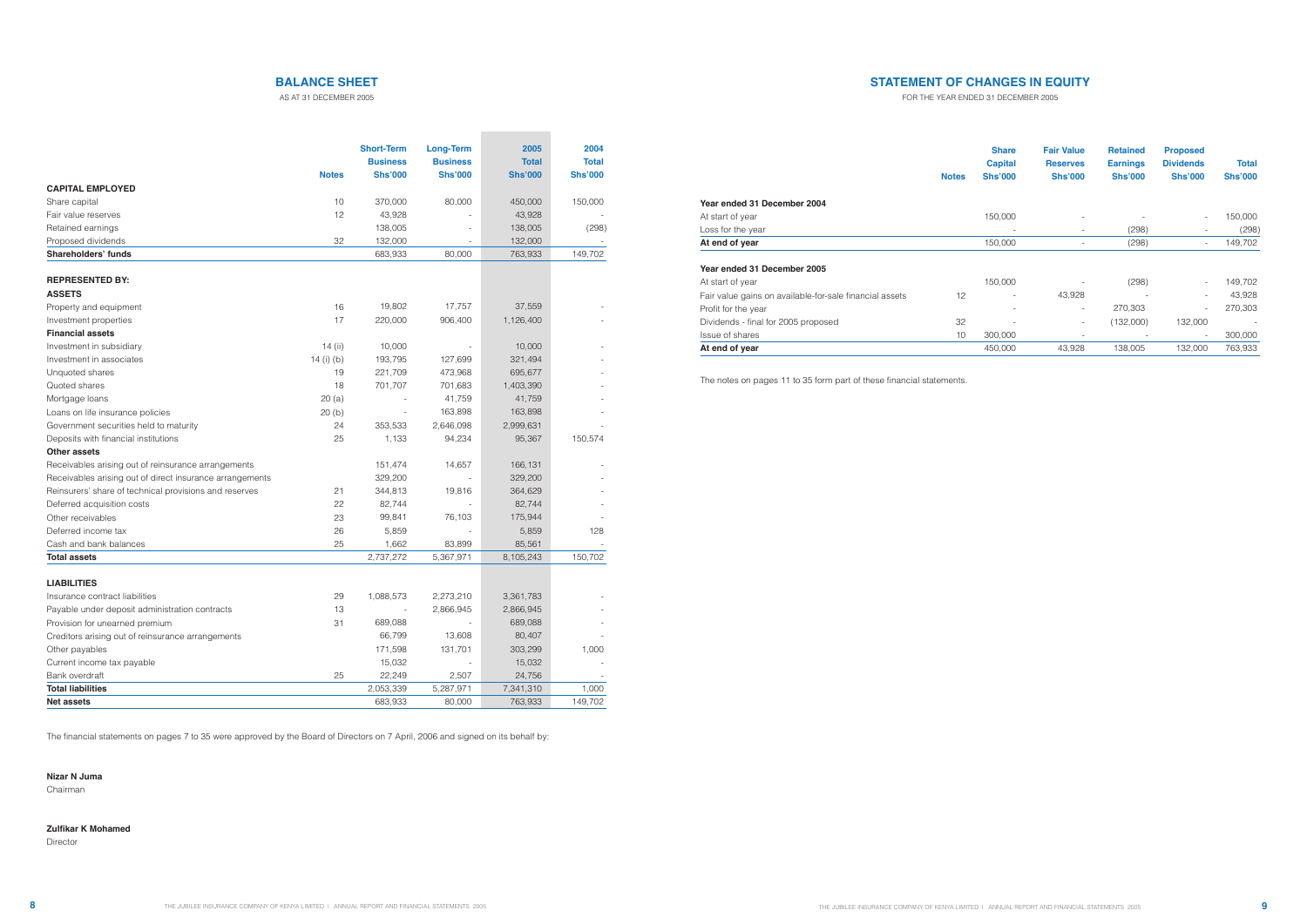|                                                              |              | 2005           | 2004           |
|--------------------------------------------------------------|--------------|----------------|----------------|
|                                                              | <b>Notes</b> | <b>Shs'000</b> | <b>Shs'000</b> |
| <b>CASH FLOW FROM OPERATING ACTIVITIES</b>                   |              |                |                |
| Profit/(loss) before income tax                              |              | 285,237        | (426)          |
| Adjustments for: -                                           |              |                |                |
| Depreciation                                                 | 16           | 19,655         |                |
| Net inflows from deposit administration contracts            |              | 897,929        |                |
| Gain on sale of quoted shares                                | 5            | (462, 753)     |                |
| Change in insurance contract liabilities and reserves        |              | 479,047        |                |
| Investment income                                            |              | (401, 887)     |                |
| Decrease in fair value of investment properties              | 5            | 44,530         |                |
| Share of result of associates before income tax              | 14 $(b)$     | (44, 822)      |                |
| Operating profit/(loss) before working capital changes       |              | 816,936        | (426)          |
| Increase in premium, reinsurance and other receivables       |              | (548, 199)     |                |
| Increase in reinsurance and other payables                   |              | 68,971         | 1,000          |
| Cash generated from operations                               |              | 337,708        | 574            |
| Income tax paid                                              |              |                |                |
| Net cash inflow from operating activities                    |              | 337,708        | 574            |
|                                                              |              |                |                |
| <b>CASH FLOW FROM INVESTING ACTIVITIES</b>                   |              |                |                |
| Investment income                                            | 5            | 401,887        |                |
| Dividends received from associates                           | 14(b)        | 22,984         |                |
| Purchase of property and equipment                           | 16           | (24, 356)      |                |
| Additions of investment properties                           | 17           | (4,530)        |                |
| Proceeds from sale of quoted shares                          |              | 1,717,069      |                |
| Purchase of quoted shares                                    | 18           | (1,589,692)    |                |
| Net mortgage loans redeemed                                  |              | 16,052         |                |
| Net loans on life insurance policies redeemed                |              | 2,316          |                |
| Net addition of government securities maturing after 91 days |              |                |                |
| of the date of acquisition                                   |              | (1,229,897)    |                |
| Net additional cash and cash equivalents on transfer of      |              |                |                |
| insurance business from Jubilee Holdings Limited             |              | 451,491        |                |
| Net cash outflow from investing activities                   |              | (236, 676)     |                |
| <b>CASH FLOW FROM FINANCING ACTIVITIES</b>                   |              |                |                |
| Issue of shares                                              |              |                |                |
|                                                              |              |                | 149,998        |
| Net cash inflow from financing activities                    |              |                | 149,998        |
| Increase in cash and cash equivalents                        | 25           | 101,032        | 150,572        |
| Cash and cash equivalents at start of year                   | 25           | 150,574        | 2              |
| Cash and cash equivalents at end of year                     |              | 251,606        | 150,574        |

## **CASH FLOW STATEMENT**

FOR THE YEAR ENDED 31ST DECEMBER 2005

# **NOTES FOR THE YEAR ENDED 31 DECEMBER 2005**

The Jubilee Insurance Company of Kenya Limited is a limited liability company incorporated and domiciled in Kenya. The address of its registered office is: Jubilee Insurance House, Wabera Street, Nairobi, Kenya.

The Company is a wholly-owned subsidiary of Jubilee Holdings Limited which has a primary listing on the Nairobi Stock Exchange and is crosslisted on the Uganda Securities Exchange.

The Company underwrites life and non-life insurance risks, such as those associated with death, disability, health, property and liability. The Company also issues a diversified portfolio of investment contracts to provide its customers with asset management solutions for their savings and retirement needs.

The Company is organised into two main divisions, short-term (non-life) business and long-term (life) business. Long-term business relates to the underwriting of life risks relating to insured persons as well as the issue of investment contracts. Short-term business relates to all other categories of insurance business written by the Company, analysed into several sub-classes of business based on the nature of the assumed risks.

The results of the two divisions are presented separately in the profit and loss account on page 7 and in the accompanying notes. The balance sheet on page 8 and the accompanying notes disclose the assets attributed to the long-term and short-term business separately.

The principal accounting policies adopted in the preparation of these financial statements are set out below. These policies have been applied consistently in all the years presented, unless otherwise stated.

## **2.1 BASIS OF PREPARATION**

The financial statements are prepared in accordance with and comply with International Financial Reporting Standards (IFRS). The financial statements are presented in the functional currency, Kenya Shillings (Shs), rounded to the nearest thousand and prepared under the historical cost convention as modified by the carrying of investment property and certain investments at fair value, impaired assets at their recoverable amounts, and actuarially determined liabilities at their present values.

The preparation of financial statements in conformity with International Financial Reporting Standards requires the use of estimates and assumptions. It also requires management to exercise its judgement in the process of applying the Company's accounting policies. The areas that require a higher degree of judgement or complexity or where assumptions and estimates are significant to the financial statements are disclosed in note 37.

The Company adopted the following International Financial Reporting Standards in 2005, which are relevant to its operations and are effective for accounting periods starting on or after 1 January 2005. The 2005 financial statements have been amended to comply with the relevant requirements:

```
IAS 8 (Revised 2003) Accounting policies, changes in accounting estimates and errors
IAS 16 (Revised 2003) Property, plant and equipment
IAS 21 (Revised 2003) The effects of changes in foreign exchange rates
IAS 24 (Revised 2003) Related party disclosures
IAS 32 (Revised 2003) Financial Instruments: Disclosure and presentation
IAS 39 (Revised 2003) Financial Instruments: Recognition and measurement
IAS 36 (Revised 2004) Impairment of assets
IFRS 4 (Issued 2004) Insurance contracts
```
The adoption of the revised IAS 8,16,21,32,39 and 36 did not result in significant changes to the Company's accounting policies.

The adoption of IAS 24 (revised 2003) has affected the identification of related parties and some related party disclosures.

### **1. GENERAL INFORMATION**

#### **2. SUMMARY OF SIGNIFICANT ACCOUNTING POLICIES**

The notes on pages 11 to 35 form part of these financial statements.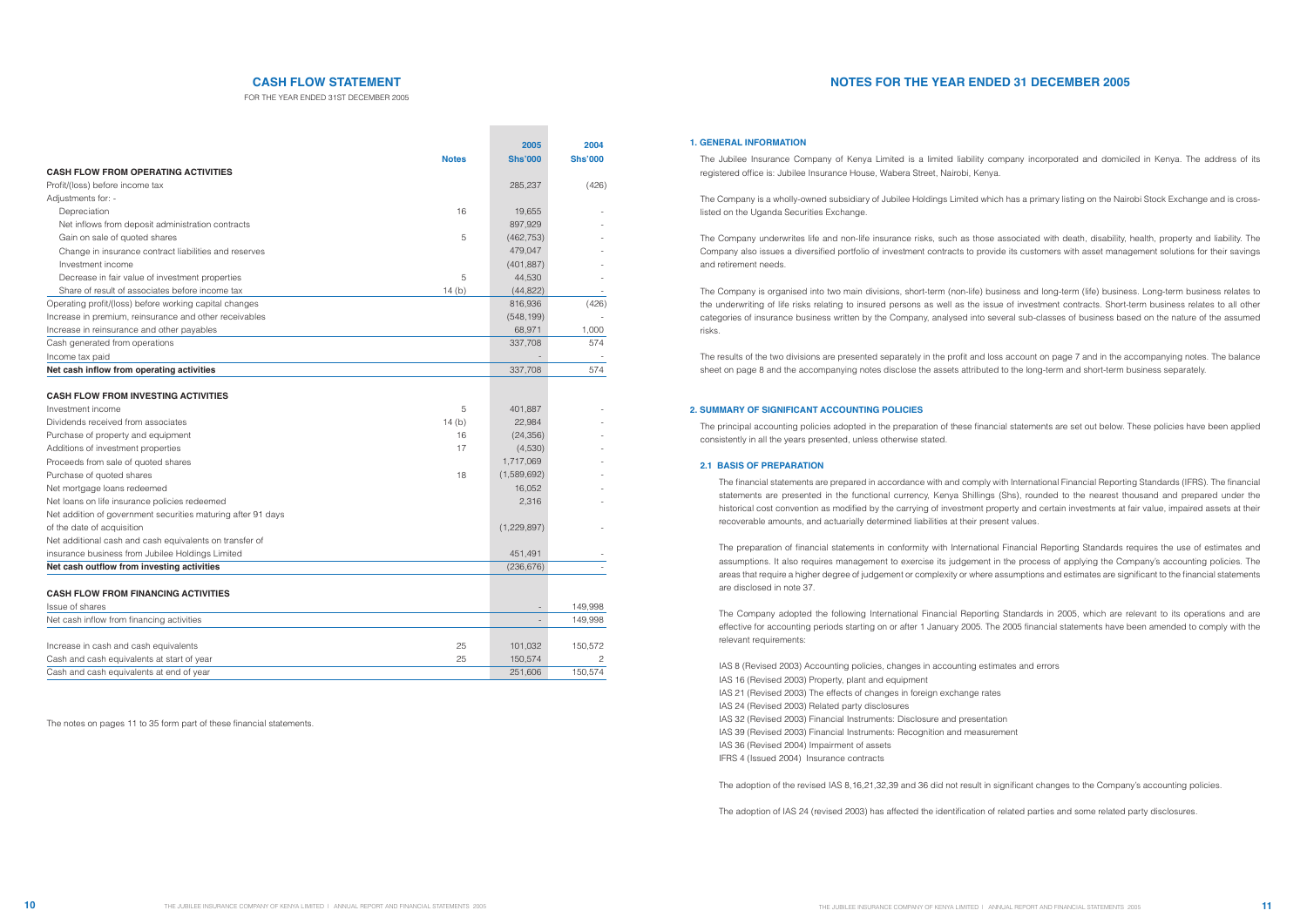#### **2.1 BASIS OF PREPARATION (CONTINUED)**

The Directors used their judgement in developing a set of accounting policies for the recognition and measurement of rights and obligations arising from insurance contracts issued and reinsurance contracts held that provides the most useful information to users of the Company's financial statements.

### **2.2 CONSOLIDATION**

#### **(i) Subsidiaries**

Subsidiaries are all entities over which the Company has the power to govern the financial and operating policies and generally has a shareholding of more than one half of the voting rights. The results of the subsidiaries are consolidated in the financial statements of the parent company of The Jubilee Insurance Company of Kenya Limited, Jubilee Holdings Limited. The listing of subsidiaries is shown on note 14 (ii).

#### **(ii) Investment in Associates**

Associates are undertakings in which the group has between 20% and 50% of voting rights. Investments in associated undertakings are accounted for in the financial statements by the equity method of accounting, based on the most recent financial statements. Provisions are recorded for any long-term impairment in value.

Equity accounting involves recognising in the income statement, the Company's share of the associate's profit or loss for the year and in reserves, its share of the associates increase or decrease in reserves. The Company's interest in the associates is carried in the balance sheet at an amount that reflects its share of the net assets of the associates. A listing of associated undertakings is shown on note 14 (i).

### **2.3 FOREIGN CURRENCY TRANSLATION**

Transactions in foreign currencies during the year are converted into functional currency, Kenya Shillings using exchange rates prevailing at the transaction dates. Foreign exchange gains and losses resulting from the settlement of such transactions and from the translation at year end exchange rates of monetary assets and liabilities denominated in foreign currencies are recognised in the income statement.

#### **2.4 INCOME RECOGNITION**

Premium income is recognised on assumption of risks, and includes estimates of premiums due but not yet received, less an allowance for cancellations, and less unearned premium. Unearned premiums represent the proportion of the premiums written in periods up to the accounting date that relates to the unexpired terms of policies in force at the balance sheet date.

The Company classifies its investments into the following categories: financial assets at fair value through profit or loss, loans and receivables, held-to-maturity financial assets and available-for-sale financial assets. The classification depends on the purpose for which the investments were acquired. Directors determine the classification of investments at initial recognition and re-evaluate this at every reporting date.

Commissions receivable are recognised as income in the period in which they are earned.

Investment income is stated net of investment expenses. Interest income is recognised on a time proportion basis that takes into account the effective yield on the asset. Dividends are recognised as income in the period in which the right to receive payment is established. Rental income is recognised as income in the period in which it is earned.

#### **2.5 CLAIMS AND POLICYHOLDER BENEFITS PAYABLE**

Claims and policyholder benefits payable comprise claims paid in the year and changes in the provision for insurance contract liabilities. Claims paid represent all payments made during the year, whether arising from events during that or earlier years. Insurance contract liabilities represent the estimated ultimate cost of settling all claims arising from incidents occurring prior to the balance sheet date, but not settled at that date. They are computed on the basis of the best information available at the time the records for the year are closed, and include provisions for claims incurred but not reported ("IBNR").

#### **2.6 COMMISSIONS PAYABLE AND DEFERRED ACQUISITION COSTS**

A proportion of commissions payable is deferred and amortised over the period in which the related premium is earned. Deferred acquisition costs represent a proportion of acquisition costs that relate to policies that are in force at the year end.

# **NOTES FOR THE YEAR ENDED 31 DECEMBER 2005**

#### **2.7 DEPOSIT ADMINISTRATION CONTRACTS**

The company administers the funds of a number of retirement benefit schemes. The liability of the company to the schemes has been included within the balance sheet.

#### **2.8 INVESTMENT PROPERTIES**

Investment properties comprise land and buildings held for long term rental yields and/or for capital appreciation. They are carried at market value determined annually, based on valuations by external independent valuers. Fair value is based on active market prices as adjusted, if necessary, for any difference in the nature, condition or location of the specific asset. Investment properties are not subject to depreciation. Changes in their carrying amount between balance sheet dates are recorded, net of deferred tax, through the profit and loss account.

On disposal of an investment property, the difference between the net disposal proceeds and the carrying amount is charged or credited to the profit and loss account.

#### **2.9 OTHER INVESTMENTS**

#### **(i) Financial assets at fair value through profit and loss**

This category has two sub-categories: financial assets held for trading and those designated at fair value through profit or loss at inception. A financial asset is classified into this category at inception if acquired principally for the purpose of selling in the short term, if it forms part of a portfolio of financial assets in which there is evidence of short term profit-taking, or if so designated by management. Quoted and unquoted equity investments attributable to the long-term business are classified under this category.

#### **(ii) Loans and receivables**

Loans and receivables are non-derivative financial assets with fixed or determinable payments that are not quoted in an active market other than those that the Company intends to sell in the short term or that it has designated as at fair value through income or available-for-sale. Mortgage loans, loans on life insurance policies and receivables arising from insurance and reinsurance contracts are classified under this category.

#### **(iii) Held-to-maturity financial assets**

Held-to-maturity financial assets are non-derivative financial assets with fixed or determinable payments and fixed maturities – other than those that meet the definition of loans and receivables – that the Company has the positive intention and ability to hold to maturity. Government securities are classified as held-to-maturity financial assets.

#### **(iv) Available-for-sale financial assets**

Available-for-sale financial assets are non-derivative financial assets that are either designated in this category or not classified in any of the other categories. The Company classifies quoted and unquoted equity investments attributable to the short-term business in this category.

All purchases and sales of investments are recognised on the trade date, which is the date the Company commits to purchase, or sell the asset. Investments are initially recognised at fair value plus, in the case of all financial assets not carried at fair value through profit or loss, transaction costs that are directly attributable to their acquisition. Investments are derecognised when the rights to receive cash flows from the investments have expired or where they have been transferred and the Company has also transferred substantially all risks and rewards of ownership.

Available-for-sale financial assets and financial assets at fair value through profit or loss are subsequently carried at fair value. Unrealised gains and losses arising from changes in the fair value of the 'financial assets at fair value through profit or loss' category are included in the income statement in the period in which they arise, and those arising from available-for-sale assets are recognised in a separate reserve in equity. When securities classified as available-for-sale are sold or impaired, the accumulated fair value adjustments are included in the income statement as net realised gains/losses on financial assets.

#### **2. SUMMARY OF SIGNIFICANT ACCOUNTING POLICIES (CONTINUED) 2. SUMMARY OF SIGNIFICANT ACCOUNTING POLICIES (CONTINUED)**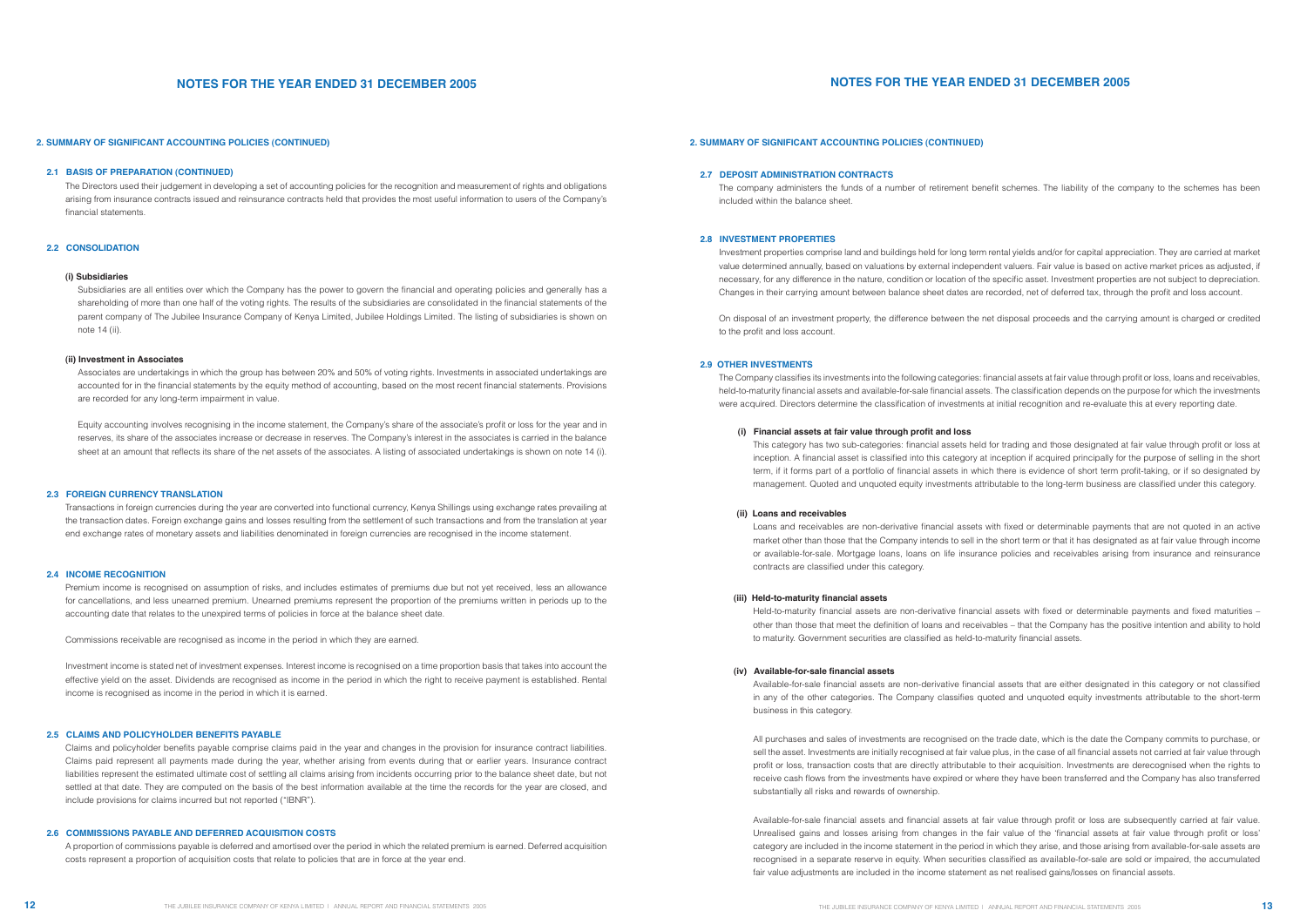#### 2. SUMMARY OF SIGNIFICANT ACCOUNTING POLICIES (CONTINUED)

#### **2.9 OTHER INVESTMENTS (CONTINUED)**

The fair values of quoted investments are based on current bid prices. If the market for a financial asset is not active, the Company establishes fair value by using valuation techniques. These include the use of recent arm's length transactions, reference to other instruments that are substantially the same, and discounted cash flow analysis.

All categories of property and equipment are initially recorded at cost and subsequently stated at historical cost less depreciation. calculated using the straight-line method to allocate their costs to their residual values over the expected useful lives as follows:

Loans and receivables under held-to-maturity financial assets are carried at amortized cost using the effective interest method.

#### **2.10 PROPERTY AND EQUIPMENT**

Subsequent costs are included in the assets carrying amount or recognised as a separate asset, as appropriate, only when it is probable that future economic benefits associated with the item will flow to the Company and the cost of the item can be measured reliably. All other repairs and maintenance costs are charged to the profit and loss accounts during the financial period in which they are incurred.

| Computers                        | 3 years  |
|----------------------------------|----------|
| Office equipment                 | 4 years  |
| Motor vehicles                   | 5 years  |
| Furniture, fixtures and fittings | 10 years |

Asset residual values and their estimated useful lives are reviewed at each balance sheet date and adjusted if appropriate. Where the carrying amount of an asset is greater than its estimated recoverable amount, it is written down immediately to its recoverable amount.

Gains and losses on disposals are determined by comparing proceeds with carrying amount. These are included in the income statement.

#### **2.11 CASH AND CASH EQUIVALENTS**

Cash and cash equivalents are carried in the balance sheet at cost. For the purposes of the cash flow statement, cash and cash equivalents comprise cash on hand, deposits held at call with banks, other short-term highly liquid investments with original maturities of three months or less, and bank overdrafts. Bank overdrafts are included within borrowings in current liabilities on the balance sheet.

### **2.12 INSURANCE AND INVESTMENT CONTRACTS-CLASSIFICATION**

The Company issues contracts that transfer insurance risk or financial risk or both.

Insurance Contracts are those contracts that transfer significant insurance risk. Such contracts may also transfer financial risk. As a general guideline the Company defines as significant insurance risk the possibility of having to pay benefits on the occurrence of an insured event that are at least 10% more than the benefits payable if the insured event did not occur.

#### **2.13 EMPLOYEE ENTITLEMENTS**

Employee entitlements to annual leave are recognized when they accrue to employees. The estimated monetary liability for employees' accrued annual leave entitlement at the balance sheet date is recognized as an expense accrual.

#### **2.14 RETIREMENT BENEFIT OBLIGATIONS**

The Company operates a defined contribution pension scheme for its employees. The assets of the scheme are held in separate trustee administered funds, which are funded from contributions from both the Company and employees. The employees of the Company are also members of the National Social Security Fund ("NSSF"). The Company's contributions to the defined contribution scheme and NSSF are charged to the profit and loss account in the year to which they relate.

#### **2.15 INCOME TAX EXPENSE**

Income tax expense/(income) comprises current income tax and deferred income tax. Income tax is recognised as an expense/ (income) and included in the profit and loss account, except to the extent that the income tax arises from a transaction which is recognised directly in equity.

# **NOTES FOR THE YEAR ENDED 31 DECEMBER 2005**

#### **2.15 INCOME TAX EXPENSE (CONTINUED)**

Current income tax is computed in accordance with the Kenyan income tax laws applicable to insurance companies.

Deferred income tax is provided for temporary differences arising between the income tax bases of assets and liabilities and their carrying values for financial reporting purposes using the liability method. Currently enacted or substantively enacted tax rates at the balance sheet date are used to determine deferred income tax.

Deferred income tax assets are recognized only to the extent that it is probable that future taxable profits will be available against which the temporary differences can be utilized. Deferred income tax assets and liabilities are offset when there is a legally enforceable right to offset current income tax assets against current income tax liabilities.

### **2.16 DIVIDENDS**

Proposed dividends are shown as a separate component of equity until declared.

### **2.17 ACCOUNTING FOR LEASES**

Leases of assets where a significant proportion of the risks and rewards of ownership are retained by the lessor are classified as operating leases. Payments made under operating leases are charged to income on a straight-line basis over the period of the lease.

#### **2.18 IMPAIRMENT OF FINANCIAL ASSETS**

The Company assesses at each balance sheet date whether there is objective evidence that a financial asset (or group of financial assets) is impaired. Impairment losses are recognised if there is objective evidence of impairment as a result of one or more events that have occurred after the initial recognition of the asset, and that those events have an impact on the estimated future cash flows of the financial asset that can be reliably estimated.

The impairment loss so recognised is measured as the difference between the asset's carrying amount and the present value of estimated future cash flows, discounted at the financial asset's original effective interest rate.

#### **2.19 COMPARATIVES**

Where necessary, comparative figures have been adjusted or extended to conform to changes in presentation in the current year.

## **2. SUMMARY OF SIGNIFICANT ACCOUNTING POLICIES (CONTINUED) 2. SUMMARY OF SIGNIFICANT ACCOUNTING POLICIES (CONTINUED)**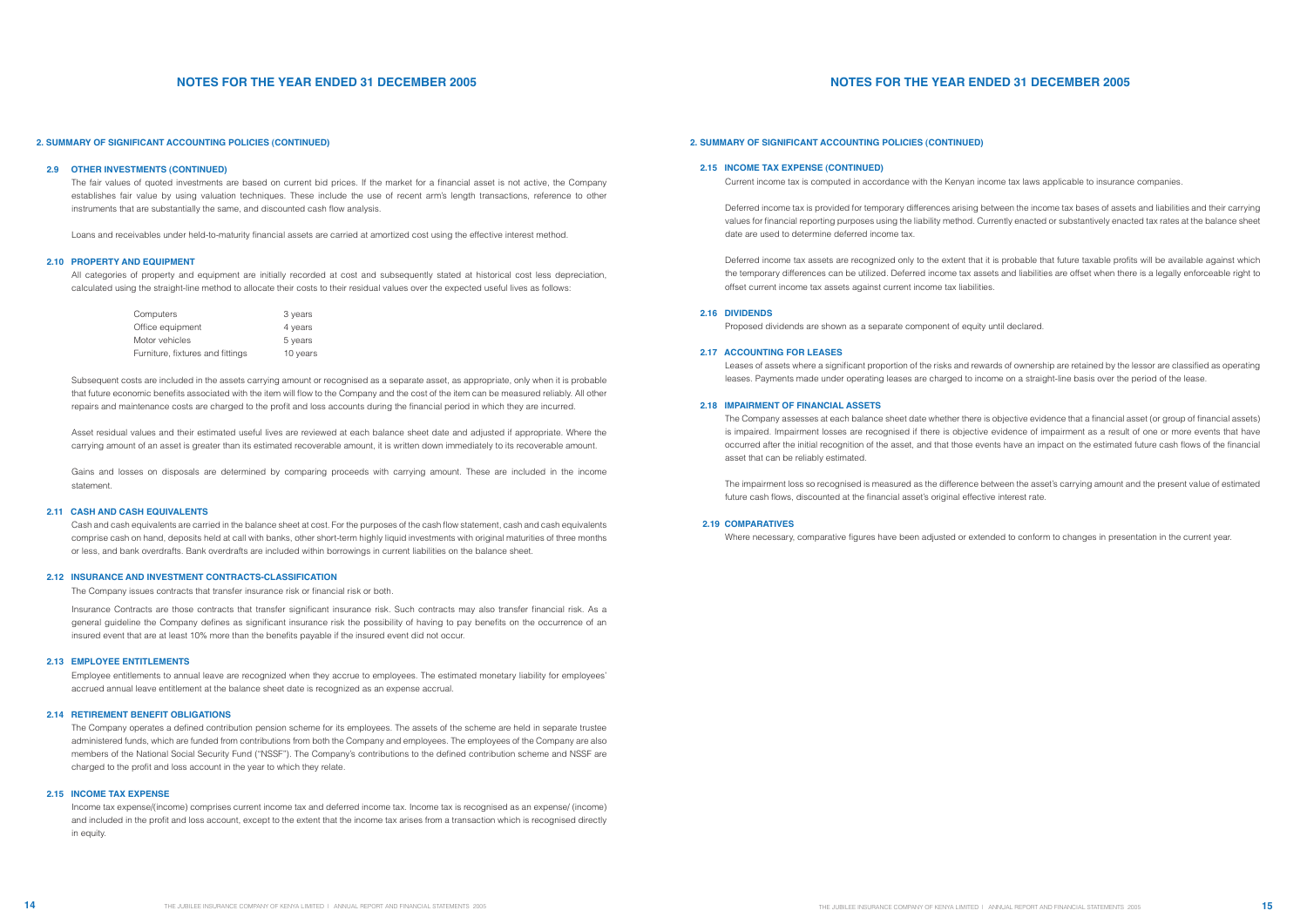## **3. ACQUISITION OF BUSINESS**

| <b>Reinsurance</b><br><b>Gross</b> | 2004<br>2005<br><b>Shs'000</b><br><b>Shs'000</b><br><b>Net</b><br><b>Net</b> |
|------------------------------------|------------------------------------------------------------------------------|
| 309,544                            | 309,539                                                                      |
| 5                                  | -                                                                            |
| 193,357                            | 30,436                                                                       |
| 162,921                            | -                                                                            |
| 398,621<br>2,434                   | 396,187                                                                      |
| 142,451                            | 130,607                                                                      |
| 11,844                             | ۰                                                                            |
| 1,043,973<br>177,204               | 866,769                                                                      |

| <b>Short-Term</b><br><b>Business</b><br><b>Shs'000</b> | <b>Long-Term</b><br><b>Business</b><br><b>Shs'000</b> | 2005<br><b>Total</b><br><b>Shs'000</b> | 2004<br><b>Total</b><br><b>Shs'000</b> |
|--------------------------------------------------------|-------------------------------------------------------|----------------------------------------|----------------------------------------|
|                                                        | 9,965                                                 | 9,965                                  |                                        |
| 6,489                                                  | 27,022                                                | 33,511                                 | 574                                    |
| 32,366                                                 | 212,244                                               | 244,610                                |                                        |
|                                                        | 22,452                                                | 22,452                                 |                                        |
| 24,856                                                 | 27,192                                                | 52,048                                 |                                        |
| 3,379                                                  | 44,765                                                | 48,144                                 |                                        |
| 240,064                                                | 222,689                                               | 462,753                                |                                        |
| (19,530)                                               | (25,000)                                              | (44, 530)                              |                                        |
| (9,453)                                                | (8, 164)                                              | (17, 617)                              |                                        |
| 3,928                                                  | 4,846                                                 | 8,774                                  |                                        |
| 282,099                                                | 538,011                                               | 820,110                                | 574                                    |

**Contract** 

| <b>Gross</b> | <b>Reinsurance</b> | 2005<br><b>Shs'000</b><br><b>Net</b> | 2004<br><b>Shs'000</b><br><b>Net</b> |
|--------------|--------------------|--------------------------------------|--------------------------------------|
| 229,827      | 4,667              | 225,160                              |                                      |
| 249,812      | 52,979             | 196,833                              |                                      |
| 479,639      | 57,646             | 421,993                              |                                      |
| 2,019,271    | 354,683            | 1,664,588                            |                                      |

Premium earned by principal class of business:

| Ordinary life                  |
|--------------------------------|
| Other superannuation           |
| Total Long-Term                |
| Total Short-Term and Long-Term |

| <b>Gross</b> | <b>Reinsurance</b> | 2005<br><b>Shs'000</b><br><b>Net</b> | 2004<br><b>Shs'000</b><br><b>Net</b> |
|--------------|--------------------|--------------------------------------|--------------------------------------|
| 415,974      | 15,215             | 400,759                              |                                      |
| 262,917      | 190,840            | 72,077                               |                                      |
| 507,257      | 6,542              | 500,715                              |                                      |
| 353,484      | 84,440             | 269,044                              |                                      |
| 1,539,632    | 297,037            | 1,242,595                            |                                      |

Premium earned by principal class of business:

| Motor                   |  |  |
|-------------------------|--|--|
| Fire                    |  |  |
| Personal accident       |  |  |
| Other                   |  |  |
| <b>Total Short-Term</b> |  |  |

|                                                          |                | <b>Short-Term</b> | <b>Long-Term</b> |                 |              |
|----------------------------------------------------------|----------------|-------------------|------------------|-----------------|--------------|
|                                                          |                | <b>Business</b>   |                  | <b>Business</b> | <b>Total</b> |
|                                                          | <b>Notes</b>   | <b>Shs'000</b>    | <b>Shs'000</b>   | <b>Shs'000</b>  |              |
| Property and equipment                                   | 16             | 15,813            | 17,045           | 32,858          |              |
| Investment properties                                    | 17             | 380,400           | 786,000          | 1,166,400       |              |
| Investment in subsidiaries                               |                | 10,000            |                  | 10,000          |              |
| Investment in associates                                 | 14 $(i)$ $(b)$ | 184,577           | 130,640          | 315,217         |              |
| Unquoted shares                                          | 19             | 181,426           | 431,057          | 612,483         |              |
| Quoted shares                                            | 18             | 327,729           | 643,608          | 971,337         |              |
| Mortgage loans                                           | 20(a)          |                   | 57,811           | 57,811          |              |
| Loans on life insurance policies                         | 20(b)          |                   | 166,214          | 166,214         |              |
| Government securities held-to-maturity                   |                | 206,234           | 1,627,821        | 1,834,055       |              |
| Deposits with financial institutions                     |                | 36,208            | 162,056          | 198,264         |              |
| Receivables arising out of reinsurance arrangements      |                | 146,535           | 16,737           | 163,272         |              |
| Receivables arising out of direct insurance arrangements |                | 154,964           | 7,700            | 162,664         |              |
| Reinsurers' share of insurance liabilities               |                | 296,170           | 9,676            | 305,846         |              |
| Deferred acquisition costs                               | 22             | 51,222            |                  | 51,222          |              |
| Other receivables                                        |                |                   | 60,994           | 60,994          |              |
| Cash and bank balances                                   |                | 34,690            | 115,729          | 150,419         |              |
| Insurance contract liabilities                           |                | (864, 732)        | (1,926,135)      | (2,790,867)     |              |
| Payable under deposit administration contracts           | 13             |                   | (2, 178, 108)    | (2, 178, 108)   |              |
| Provisions for unearned premium                          | 31             | (445, 852)        |                  | (445, 852)      |              |
| Creditors arising out of reinsurance arrangements        |                | (75, 586)         | (11, 854)        | (87, 440)       |              |
| Other payables                                           |                | (282, 850)        | (116,991)        | (399, 841)      |              |
| Bank overdraft                                           |                | (56,948)          |                  | (56, 948)       |              |
| Net identifiable assets and liabilities acquired         |                | 300,000           |                  | 300,000         |              |
| Total purchase consideration                             |                | 300,000           |                  | 300,000         |              |
| Goodwill on acquisition of business                      |                |                   |                  |                 |              |
| Purchase consideration settled in cash                   |                |                   |                  |                 |              |
| Cash and cash equivalents acquired                       |                |                   |                  | 451,491         |              |
| Net cash inflow on acquisition                           |                |                   |                  | (451, 491)      |              |

# **NOTES FOR THE YEAR ENDED 31 DECEMBER 2005 NOTES FOR THE YEAR ENDED 31 DECEMBER 2005**

Effective 1 January 2005, The Jubilee Insurance Company of Kenya Limited (JICK) acquired the assets and liabilities of the insurance business of Jubilee Holding Limited (JHL) for Shs 300 million satisfied by issue of shares. The acquisition was accounted for using merger accounting method of consolidation. The transfer resulted in the acquirees assets, liabilities and contingent liabilities being migrated into JICK books. The acquiree net profit from the business acquired from the date of acquisition of Shs 262,199,810 is included in the Company's profit for the year ended 31 December, 2005.

### **Effects of acquisition of business**

The acquisition of Jubilee Holding Limited's insurance business comprising assets and liabilities are set out in the following manner.

| Mortgage Ioan interest                                     |
|------------------------------------------------------------|
| Bank deposit interest                                      |
| Government securities interest                             |
| Policy loans interest                                      |
| Dividends from equity investments                          |
| Rental income from investment properties (net of expenses) |
| Gain on sale of quoted shares                              |
| Fair value losses on investment properties (note 17)       |
| Exchange loss                                              |
| Other income                                               |
| Total                                                      |

Claims payable by principal class of business:

| Total             |  |  |
|-------------------|--|--|
| Other             |  |  |
| Personal accident |  |  |
| Fire              |  |  |
| Motor             |  |  |
|                   |  |  |

## **5. INVESTMENT INCOME**

#### **4. GROSS EARNED PREMIUM**

### **6. CLAIMS AND POLICYHOLDER BENEFITS PAYABLE**

### **(i) Short-Term business**

### **(ii) Long-Term business**

## **(i) Short-Term business**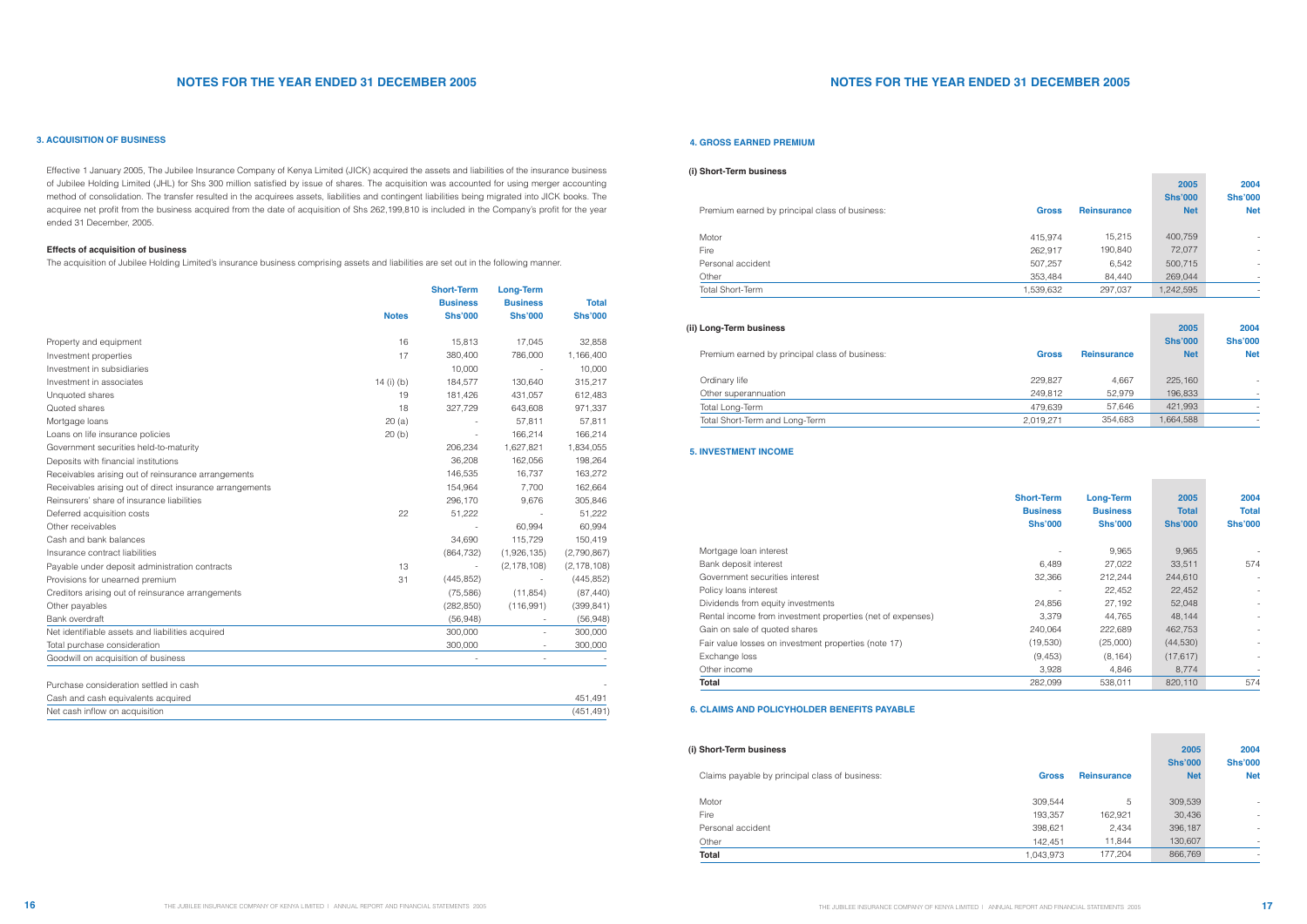| <b>Short-Term</b><br><b>Business</b><br><b>Shs'000</b> | <b>Long-Term</b><br><b>Business</b><br><b>Shs'000</b> | 2005<br><b>Total</b><br><b>Shs'000</b> | 2004<br><b>Total</b><br><b>Shs'000</b> |
|--------------------------------------------------------|-------------------------------------------------------|----------------------------------------|----------------------------------------|
| 32                                                     | 15,000                                                | 15,032                                 | (128)                                  |
| 5,633                                                  |                                                       | 5,633                                  |                                        |
| (5,731)                                                |                                                       | (5,731)                                |                                        |
| (66)                                                   | 15,000                                                | 14,934                                 | (128)                                  |

# **NOTES FOR THE YEAR ENDED 31 DECEMBER 2005 NOTES FOR THE YEAR ENDED 31 DECEMBER 2005**

|                                                      | <b>Short-Term</b><br><b>Business</b><br><b>Shs'000</b> | <b>Long-Term</b><br><b>Business</b><br><b>Shs'000</b> | 2005<br><b>Total</b><br><b>Shs'000</b> | 2004<br><b>Total</b><br><b>Shs'000</b> |
|------------------------------------------------------|--------------------------------------------------------|-------------------------------------------------------|----------------------------------------|----------------------------------------|
| Wages and salaries                                   | 164,860                                                | 107.791                                               | 272,651                                |                                        |
| Social security benefit costs                        | 498                                                    | 499                                                   | 997                                    |                                        |
| Retirement benefit costs - defined contribution plan | 4.720                                                  | 4,720                                                 | 9.440                                  |                                        |
| Other benefits                                       | 13,812                                                 | 11,907                                                | 25,719                                 |                                        |
| Total                                                | 183,890                                                | 124,917                                               | 308,807                                |                                        |

**College** 

#### **11. RETAINED EARNINGS**

|                                                    | <b>Short-Term</b> | <b>Long-Term</b>         | 2005           | 2004                     |
|----------------------------------------------------|-------------------|--------------------------|----------------|--------------------------|
|                                                    | <b>Business</b>   | <b>Business</b>          | <b>Total</b>   | <b>Total</b>             |
|                                                    | <b>Shs'000</b>    | <b>Shs'000</b>           | <b>Shs'000</b> | <b>Shs'000</b>           |
|                                                    |                   |                          |                |                          |
| Employee benefits expense                          | 183.890           | 124.917                  | 308,807        |                          |
| Auditors' remuneration                             | 2.288             | 1.843                    | 4,131          |                          |
| Depreciation (note 16)                             | 10.926            | 8.729                    | 19,655         | $\overline{\phantom{0}}$ |
| Impairment charge for doubtful premium receivables | 1,489             | $\overline{\phantom{a}}$ | 1,489          |                          |
| Operating lease rentals - land and buildings       | 14.430            | 10.625                   | 25,055         | $\overline{\phantom{0}}$ |
| Repairs and maintenance expenditure                | 2.040             | 1.745                    | 3.785          |                          |
| Other                                              | 55.482            | 75.148                   | 130.630        | 1,000                    |
| Total                                              | 270.545           | 223.007                  | 493.552        | 1.000                    |

|                                                 | <b>Short-Term</b><br><b>Business</b><br><b>Shs'000</b> | <b>Long-Term</b><br><b>Business</b><br><b>Shs'000</b> | 2005<br><b>Total</b><br><b>Shs'000</b> | 2004<br><b>Total</b><br><b>Shs'000</b> |
|-------------------------------------------------|--------------------------------------------------------|-------------------------------------------------------|----------------------------------------|----------------------------------------|
| Profit/(loss) before income tax                 | 235.237                                                | 50,000                                                | 285,237                                | (424)                                  |
| Income tax calculated at 30% (2004: 30%)        | 70.571                                                 | 15,000                                                | 85,571                                 | (128)                                  |
| Tax effect of:                                  |                                                        |                                                       |                                        |                                        |
| Income not subject to income tax                | (90, 203)                                              | $\overline{\phantom{a}}$                              | (90, 203)                              | $\sim$                                 |
| Expenses not deductible for income tax purposes | 6,650                                                  | $\overline{\phantom{a}}$                              | 6.650                                  | $\overline{\phantom{a}}$               |
| <b>Others</b>                                   | 12,916                                                 | $\overline{\phantom{a}}$                              | 12,916                                 | $\overline{\phantom{a}}$               |
| Income tax expense/(credit)                     | (66)                                                   | 15.000                                                | 14.934                                 | (128)                                  |

### **10. SHARE CAPITAL**

### **9. INCOME TAX**

#### **6. CLAIMS AND POLICYHOLDER BENEFITS PAYABLE (CONTINUED)**

#### **7. OPERATING AND OTHER EXPENSES**

### **8. EMPLOYEE BENEFIT EXPENSE**

The number of persons employed by the Company at year-end was 215 (2004: Nil).

| Current income tax                                |
|---------------------------------------------------|
| Share of income tax of associates (note 14(i)(b)) |
| Deferred income tax (note 26)                     |
| Total                                             |

| (ii) Long-Term business                                                                       |              |                          |                                      |                                      |
|-----------------------------------------------------------------------------------------------|--------------|--------------------------|--------------------------------------|--------------------------------------|
| Insurance contracts with fixed and guaranteed terms<br>Death, maturity and surrender benefits | <b>Gross</b> | <b>Reinsurance</b>       | 2005<br><b>Shs'000</b><br><b>Net</b> | 2004<br><b>Shs'000</b><br><b>Net</b> |
| - ordinary life                                                                               | 163,785      | 1,028                    | 162,757                              |                                      |
| - retirement benefits                                                                         | 63,069       |                          | 63,069                               |                                      |
| - other superannuation                                                                        | 26,215       | 16,933                   | 9,282                                |                                      |
| Total                                                                                         | 253,069      | 17,961                   | 235,108                              |                                      |
| Increase in policyholders liabilities                                                         |              |                          |                                      |                                      |
| - ordinary life                                                                               | 94,433       | $\overline{\phantom{a}}$ | 94,433                               |                                      |
| - retirement benefits                                                                         | 236,349      | $\overline{\phantom{a}}$ | 236,349                              |                                      |
| - other superannuation                                                                        | 253,468      | $\overline{\phantom{a}}$ | 253,468                              |                                      |
| Total                                                                                         | 584,250      | $\overline{\phantom{a}}$ | 584,250                              |                                      |
| Total Long-Term                                                                               | 837,319      | 17,961                   | 819,358                              |                                      |
| Total Short-Term and Long-Term business                                                       | 1,881,292    | 195,165                  | 1,686,127                            |                                      |

|                                          |        | <b>Number of shares</b>  |         | <b>Share capital</b> |  |
|------------------------------------------|--------|--------------------------|---------|----------------------|--|
|                                          | 2005   | 2004                     | 2005    | 2004                 |  |
| Ordinary shares of Shs 20 each           | '000'  | '000                     | '000    | '000                 |  |
| Authorised (Short-Term business)         | 18,500 | 7,500                    | 370,000 | 150,000              |  |
| Authorised (Long-Term business)          | 4,000  |                          | 80,000  |                      |  |
| Total                                    | 22,500 | 7,500                    | 450,000 | 150,000              |  |
| Issued and fully paid                    |        |                          |         |                      |  |
| At start of year (Short-Term business)   | 7,500  | 7,500                    | 150,000 | 150,000              |  |
| Issued in the year (Short-Term business) | 11,000 |                          | 220,000 |                      |  |
| Issued in the year (Long-Term business)  | 4,000  | $\overline{\phantom{a}}$ | 80,000  |                      |  |
| At end of year (Short-Term business)     | 18,500 | 7,500                    | 370,000 | 150,000              |  |
| At end of year (Long-Term business)      | 4,000  |                          | 80,000  |                      |  |
| Total                                    | 22,500 | 7.500                    | 450,000 | 150.000              |  |

The total authorised number of ordinary shares is 22,500,000 with a par value of Shs 20 per share. At 31 December, 2005, 22,500,000 ordinary shares were in issue (2004: 7,500,000 ordinary shares). All issued shares are fully paid.

The Directors of the Company have approved the assignment of share capital between the short-term and the long-term business as indicated above.

The retained earnings balance represents the amount available for dividend distribution to the shareholders of the Company, except for cumulative fair value losses on the Company's investment properties of Shs 13,671,340 (2004: Shs Nil) whose distribution is subject to restrictions imposed by legislation. The movement in retained earnings is shown in the statement of changes in equity on page 9.

The income tax on the Company's profit before tax differs from the theoretical amount that would arise using the basic income tax rate as follows: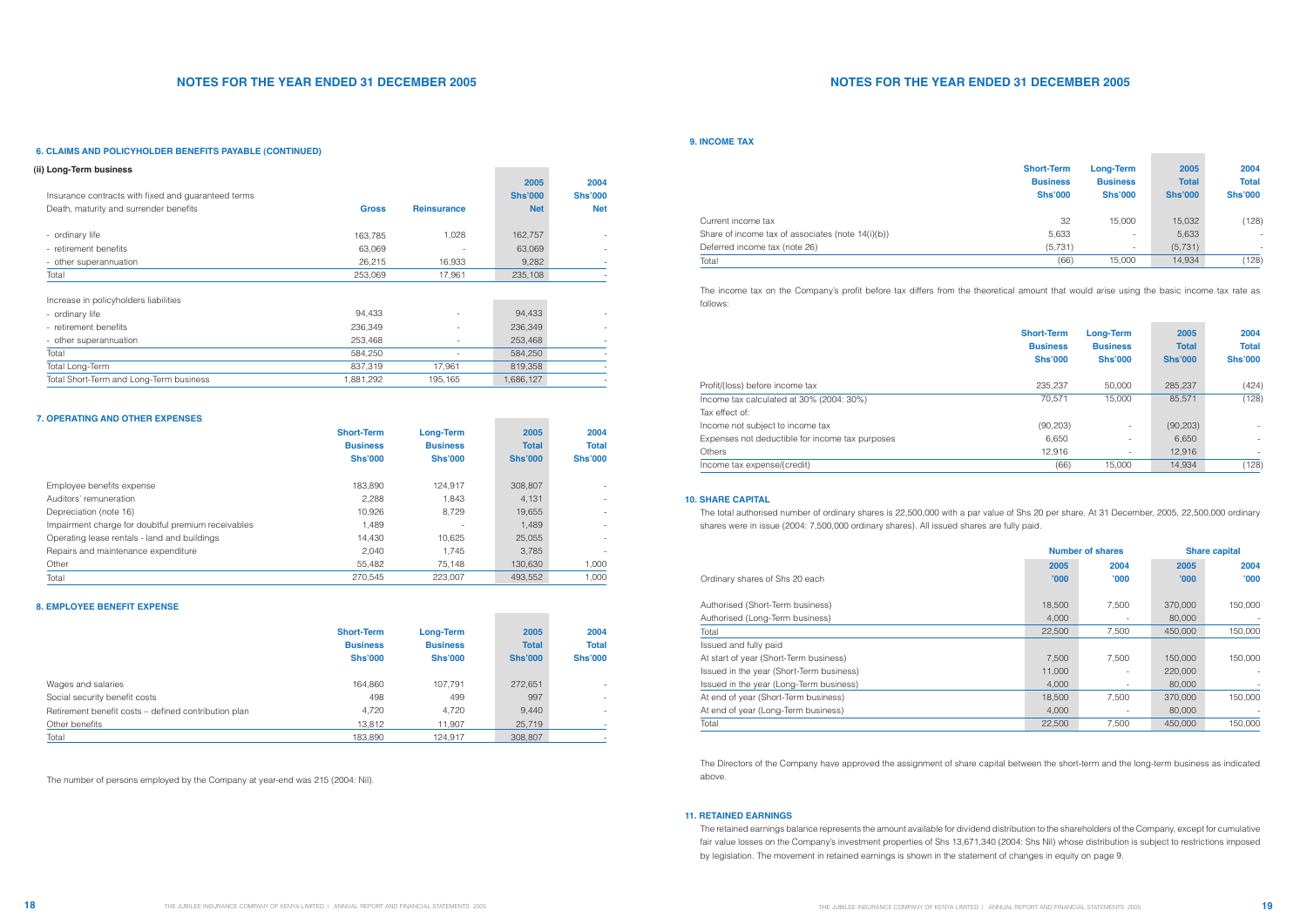The fair value reserve is non-distributable.

Deposit administration contracts are recorded at amortised cost. Movements in amounts payable under deposit administration contracts during the year are as shown below. The liabilities are shown inclusive of interest accumulated to 31 December. Interest by the Company was declared and credited to the customer accounts at a weighted average rate of 10.5% for the year.

**Contract Contract** 

IPS Power Investment Limited is an investment vehicle company, which through its subsidiary has invested in the equity of Tsavo Power Company Limited that generates electricity for sale. East Africa Reinsurance Company Limited is a private reinsurance company. The associated companies are incorporated in Kenya.

| (a) Associates comprise:                | 2005<br>% Equity<br><b>Held</b> | 2004<br>% Equity<br><b>Held</b> |
|-----------------------------------------|---------------------------------|---------------------------------|
| <b>IPS Power Investment Limited</b>     | 27.00                           | $\sim$                          |
| East Africa Reinsurance Company Limited | 25.83                           | $\sim$                          |

|                                                 | <b>Short-Term</b><br><b>Business</b><br><b>Shs'000</b> | <b>Long-Term</b><br><b>Business</b><br><b>Shs'000</b> | 2005<br><b>Total</b><br><b>Shs'000</b> | 2004<br><b>Total</b><br><b>Shs'000</b> |
|-------------------------------------------------|--------------------------------------------------------|-------------------------------------------------------|----------------------------------------|----------------------------------------|
| At start of year                                |                                                        |                                                       |                                        |                                        |
| Acquired from Jubilee Holdings Limited (note 3) | 184.577                                                | 130.640                                               | 315,217                                |                                        |
| Share of result before income tax               | 19.368                                                 | 25.454                                                | 44,822                                 |                                        |
| Share of tax (note 9)                           | (5,633)                                                | $\overline{\phantom{a}}$                              | (5,633)                                |                                        |
| Dividends received                              | (4, 517)                                               | (18, 467)                                             | (22, 984)                              |                                        |
| Revaluation surplus                             | $\overline{\phantom{a}}$                               | (9,928)                                               | (9,928)                                |                                        |
| At end of year                                  | 193.795                                                | 127.699                                               | 321,494                                |                                        |

|                                                                             | 2005           | 2004           |
|-----------------------------------------------------------------------------|----------------|----------------|
|                                                                             | <b>Shs'000</b> | <b>Shs'000</b> |
| At start of year                                                            |                |                |
| Acquired from Jubilee Holdings Limited (note 3)                             | 2,178,108      |                |
| Pension fund deposits received                                              | 659,175        |                |
| Surrenders and annuities paid                                               | (203, 206)     |                |
| Interest credited to deposit administration policyholders (net of expenses) | 232.868        |                |
| At end of year                                                              | 2,866,945      |                |

### **12. FAIR VALUE RESERVES**

### **13. PAYABLE UNDER DEPOSIT ADMINISTRATION CONTRACTS**

| Fair value reserves                          | 2005<br><b>Shs'000</b>   | 2004<br><b>Shs'000</b> |
|----------------------------------------------|--------------------------|------------------------|
| At start of year                             | $\overline{\phantom{a}}$ |                        |
| Fair value gains on quoted shares (note 18)  | 44,045                   |                        |
| Fair value loss on unquoted shares (note 19) | (117)                    |                        |
| At end of year                               | 43,928                   |                        |

#### **14. INVESTMENT IN ASSOCIATED COMPANIES AND SUBSIDIARIES**

### **14. INVESTMENT IN ASSOCIATED COMPANIES AND SUBSIDIARIES (CONTINUED)**

#### **(c) Reinsurance business**

#### **(d) Amount due from associated companies**

#### **15. RELATED PARTY TRANSACTIONS**

#### **(i) INVESTMENT IN ASSOCIATED COMPANIES**

#### **(b) Movement of net assets during the year:**

# **NOTES FOR THE YEAR ENDED 31 DECEMBER 2005**

The Company accepted reinsurance business from the following associated companies in the year:

#### **Incurred claims and commissions**

| <b>Premium income</b>                   | <b>Short-Term</b> | <b>Long-Term</b>         | 2005           | 2004                     |
|-----------------------------------------|-------------------|--------------------------|----------------|--------------------------|
|                                         | <b>Business</b>   | <b>Business</b>          | <b>Total</b>   | <b>Total</b>             |
|                                         | <b>Shs'000</b>    | <b>Shs'000</b>           | <b>Shs'000</b> | <b>Shs'000</b>           |
| East Africa Reinsurance Company Limited | 112,608           | $\overline{\phantom{a}}$ | 112,608        |                          |
| Incurred claims and commissions         | <b>Short-Term</b> | <b>Long-Term</b>         | 2005           | 2004                     |
|                                         | <b>Business</b>   | <b>Business</b>          | <b>Total</b>   | <b>Total</b>             |
|                                         | <b>Shs'000</b>    | <b>Shs'000</b>           | <b>Shs'000</b> | <b>Shs'000</b>           |
| East Africa Reinsurance Company Limited | 89,723            | $\sim$                   | 89,723         | $\overline{\phantom{a}}$ |

The following were the outstanding balances on the reinsurance arrangement as at year-end. The balances are included under receivables arising out of reinsurance arrangements in the balance sheet.

#### **Amount due from**

| <b>Short-Term</b><br><b>Business</b><br><b>Shs'000</b> | <b>Business</b><br><b>Shs'000</b> | 2005<br><b>Total</b><br><b>Shs'000</b> | 2004<br><b>Total</b><br><b>Shs'000</b> |
|--------------------------------------------------------|-----------------------------------|----------------------------------------|----------------------------------------|
| 17.726                                                 | $\overline{\phantom{0}}$          | 17.726                                 | $\overline{\phantom{a}}$               |
|                                                        |                                   | <b>Long-Term</b>                       |                                        |

| Investment at cost at year-end     | <b>Country of</b><br><b>Incorporation</b> | <b>Cost</b><br><b>Shs'000</b> | 2005<br>% Equity<br><b>Held</b> | 2004<br>% Equity<br><b>Held</b> |
|------------------------------------|-------------------------------------------|-------------------------------|---------------------------------|---------------------------------|
| Jubilee Financial Services Limited | Kenva                                     | 10.000                        | 100                             | $\overline{\phantom{0}}$        |
|                                    |                                           |                               |                                 |                                 |

Jubilee Financial Services Limited owns 100% equity of Thillai Software Private Limited, a company incorporated in India and engaged in software development.

Jubilee Holdings Limited incorporated in Kenya, which owns 100% of the Company's shares, controls the Company.

# **(ii) INVESTMENT IN SUBSIDIARIES**

### **Investment at cost at year-end**

The ultimate parent of the Group is the Aga Khan Fund for Economic Development S.A., a company incorporated in Switzerland. There are various other companies related to The Jubilee Insurance Company of Kenya Limited through common shareholdings or common directorships.

In the normal course of business, insurance policies are sold to related parties at terms and conditions similar to those offered to major clients. Related parties rendered various services to the Company during the year.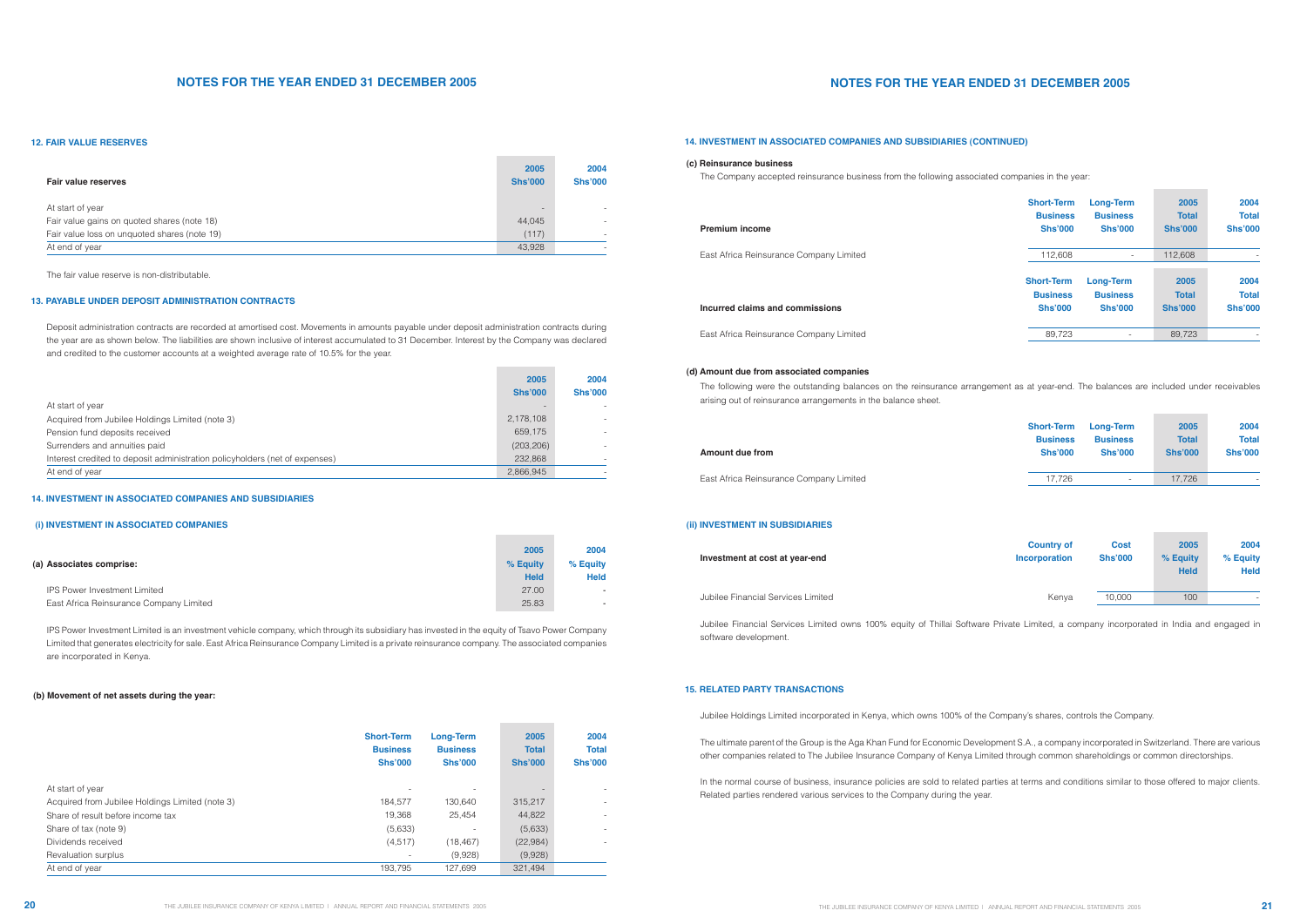There were no loans given to Directors in the year ended 31 December 2005 (2004:Nil).

The valuation of investment properties as at 31 December, 2005 was carried out by Knight Frank Kenya Ltd on the basis of open market value.

| <b>Shs'000</b> | <b>Long-Term</b><br><b>Business</b><br><b>Shs'000</b> | 2005<br><b>Total</b><br><b>Shs'000</b> | 2004<br><b>Total</b><br><b>Shs'000</b> |
|----------------|-------------------------------------------------------|----------------------------------------|----------------------------------------|
|                |                                                       |                                        |                                        |
| 380,400        | 786,000                                               | 1,166,400                              | $\overline{a}$                         |
| (145, 400)     | 145,400                                               |                                        | ÷                                      |
| 4.530          |                                                       | 4,530                                  | $\overline{a}$                         |
| (19,530)       | (25,000)                                              | (44, 530)                              |                                        |
| 220,000        | 906,400                                               | 1,126,400                              |                                        |
|                | <b>Short-Term</b><br><b>Business</b>                  |                                        |                                        |

|                                                 | <b>Computer</b><br><b>Equipment</b> | <b>Motor</b><br><b>Vehicles</b> | Furniture,<br><b>Fixtures,</b><br><b>Fittings &amp;</b><br><b>Office</b><br><b>Equipment</b> | <b>Total</b>             |
|-------------------------------------------------|-------------------------------------|---------------------------------|----------------------------------------------------------------------------------------------|--------------------------|
|                                                 | <b>Shs'000</b>                      | <b>Shs'000</b>                  | <b>Shs'000</b>                                                                               | <b>Shs'000</b>           |
| Cost                                            |                                     |                                 |                                                                                              |                          |
| At start of year                                |                                     |                                 |                                                                                              |                          |
| Acquired from Jubilee Holdings Limited (note 3) | 7,925                               | 1,184                           | 23,749                                                                                       | 32,858                   |
| Additions                                       | 13,917                              | $\overline{\phantom{a}}$        | 10,439                                                                                       | 24,356                   |
| At end of year                                  | 21,842                              | 1,184                           | 34,188                                                                                       | 57,214                   |
| Depreciation                                    |                                     |                                 |                                                                                              |                          |
| At start of year                                |                                     |                                 |                                                                                              |                          |
| Charge for the year                             | 9,545                               | 498                             | 9,612                                                                                        | 19,655                   |
| At end of year                                  | 9,545                               | 498                             | 9,612                                                                                        | 19,655                   |
| Net book value                                  |                                     |                                 |                                                                                              |                          |
| At 31 December 2005                             | 12,297                              | 686                             | 24,576                                                                                       | 37,559                   |
| At 31 December 2004                             |                                     |                                 |                                                                                              | $\overline{\phantom{a}}$ |

| (i) Transactions with related parties         | <b>Short-Term</b><br><b>Business</b><br><b>Shs'000</b> | <b>Long-Term</b><br><b>Business</b><br><b>Shs'000</b> | 2005<br><b>Total</b><br><b>Shs'000</b> | 2004<br><b>Total</b><br><b>Shs'000</b> |
|-----------------------------------------------|--------------------------------------------------------|-------------------------------------------------------|----------------------------------------|----------------------------------------|
| Gross premium:                                |                                                        |                                                       |                                        |                                        |
| Diamond Trust Bank Kenya Limited              | 5,291                                                  | 1,886                                                 | 7,177                                  |                                        |
| Industrial Promotion Services (Kenya) Limited | 102,866                                                |                                                       | 102,866                                |                                        |
| <b>TPS Eastern Africa Limited</b>             |                                                        | 17,112                                                | 17,112                                 |                                        |
| Property Development and Management Limited   | 1,156                                                  | 126                                                   | 1,282                                  |                                        |
| Total                                         | 109,313                                                | 19,124                                                | 128,437                                |                                        |
| Net claims incurred:                          |                                                        |                                                       |                                        |                                        |
| Diamond Trust Bank Kenya Limited              | 4,780                                                  |                                                       | 4,780                                  |                                        |
| Industrial Promotion Services (Kenya) Limited | 15,125                                                 |                                                       | 15,125                                 |                                        |
| <b>TPS Eastern Africa Limited</b>             | 812                                                    | 952                                                   | 1,764                                  |                                        |
| Property Development and Management Limited   | 804                                                    |                                                       | 804                                    |                                        |
| Total                                         | 21,521                                                 | 952                                                   | 22,473                                 |                                        |
| Services received from:                       |                                                        |                                                       |                                        |                                        |
| Industrial Promotion Services (Kenya) Limited | 2,151                                                  | 2,151                                                 | 4,302                                  |                                        |
| <b>TPS Eastern Africa Limited</b>             | 923                                                    | 923                                                   | 1,846                                  |                                        |
| Property Development and Management Limited   | 4,151                                                  | 4,151                                                 | 8,302                                  |                                        |
| Total                                         | 7,225                                                  | 7,225                                                 | 14,450                                 |                                        |
| Outstanding premium:                          |                                                        |                                                       |                                        |                                        |
| Diamond Trust Bank Kenya Limited              | 244                                                    |                                                       | 244                                    |                                        |
| Industrial Promotion Services (Kenya) Limited | 10,893                                                 |                                                       | 10,893                                 |                                        |
| <b>TPS Eastern Africa Limited</b>             | 503                                                    | 75                                                    | 578                                    |                                        |
| Property Development and Management Limited   |                                                        |                                                       |                                        |                                        |
| Total                                         | 11,640                                                 | 75                                                    | 11,715                                 |                                        |
| Outstanding claims:                           |                                                        |                                                       |                                        |                                        |
| Diamond Trust Bank Kenya Limited              | 797                                                    |                                                       | 797                                    |                                        |
| Industrial Promotion Services (Kenya) Limited | 7,584                                                  |                                                       | 7,584                                  |                                        |
| <b>TPS Eastern Africa Limited</b>             | 491                                                    | 1,337                                                 | 1,828                                  |                                        |
| Property Development and Management Limited   | 119                                                    |                                                       | 119                                    |                                        |
| Total                                         | 8,991                                                  | 1,337                                                 | 10,328                                 |                                        |
| Deposits with financial institutions:         |                                                        |                                                       |                                        |                                        |
| Diamond Trust Bank Kenya Limited              |                                                        | 83,966                                                | 83,966                                 |                                        |

# **NOTES FOR THE YEAR ENDED 31 DECEMBER 2005**

## **15. RELATED PARTY TRANSACTIONS (CONTINUED)**

#### **(ii) Directors' Remuneration**

### **16. PROPERTY AND EQUIPMENT**

## **17. INVESTMENT PROPERTIES**

At start of year Acquired from Jubilee Holdings Limited (note 3) Transfer from Short-Term to Long-Term business Additions Fair value losses (note 5) At end of year

| As                       | <b>As</b>                   | As                       | As                       |
|--------------------------|-----------------------------|--------------------------|--------------------------|
|                          | <b>Directors Management</b> | <b>Directors</b>         | <b>Management</b>        |
| 2005                     | 2005                        | 2004                     | 2004                     |
| <b>Shs'000</b>           | <b>Shs'000</b>              | <b>Shs'000</b>           | <b>Shs'000</b>           |
|                          |                             |                          |                          |
| $\overline{\phantom{a}}$ | 32,316                      | $\overline{\phantom{a}}$ | $\overline{\phantom{a}}$ |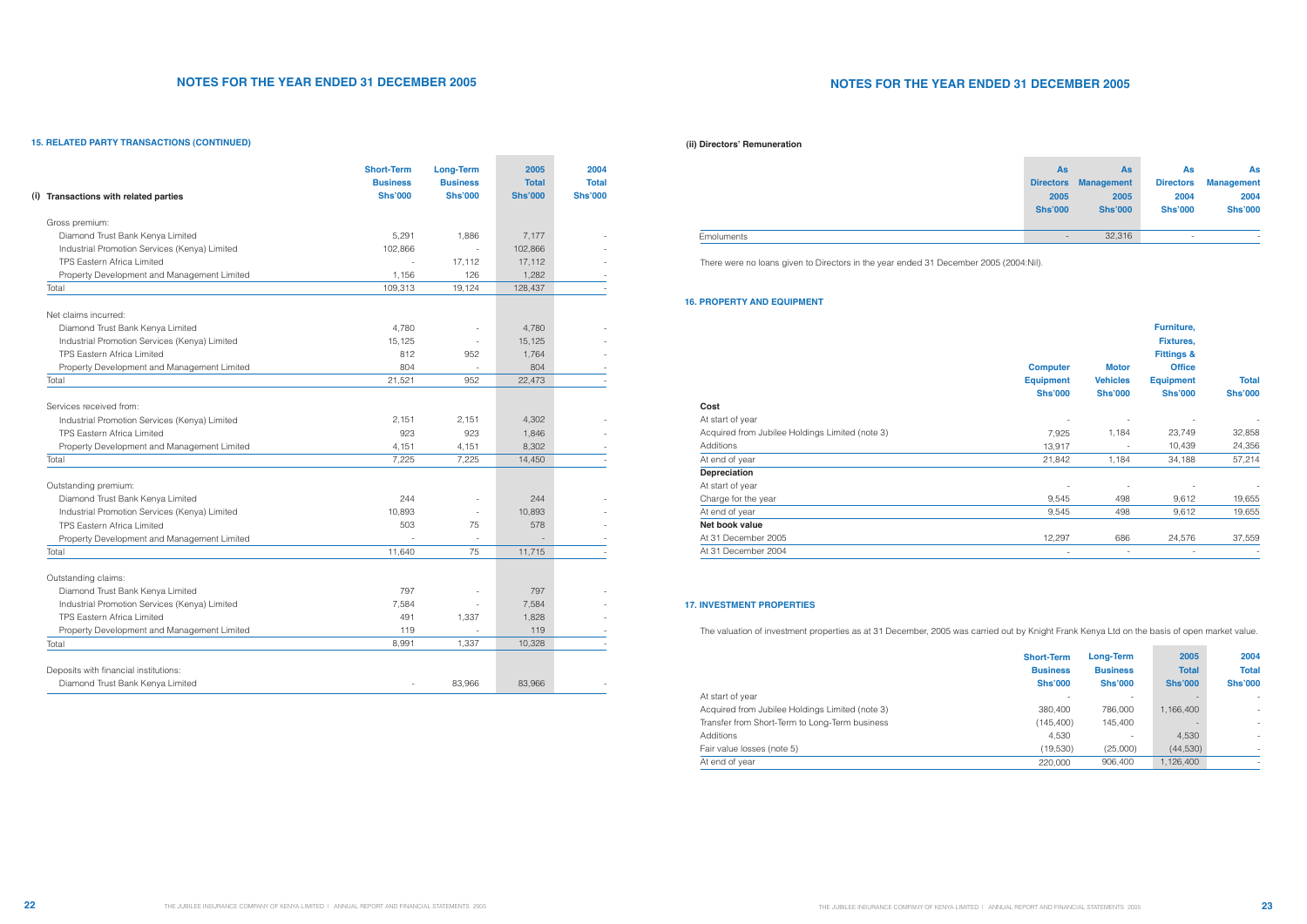| At start of year                                |
|-------------------------------------------------|
| Acquired from Jubilee Holdings Limited (note 3) |
| Loans advanced                                  |
| Interest                                        |
| Loan repayments                                 |
| Less: Provision for impairment losses           |

#### At end of year

# **NOTES FOR THE YEAR ENDED 31 DECEMBER 2005**

#### **Lending commitments**

There were no mortgage loans approved by the directors and not advanced at 31 December 2005 (2004: Nil).

Maturity profile of loans on life insurance policies

There is no concentration of credit risk with respect to mortgage and loans on life insurance policies.

Amounts due from reinsurers in respect of claims already paid by the Company on contracts that are reinsured are included in receivables arising out of reinsurance arrangements on the balance sheet.

|                                                              | <b>Short-Term</b><br><b>Business</b><br><b>Shs'000</b> | <b>Long-Term</b><br><b>Business</b><br><b>Shs'000</b> | 2005<br><b>Total</b><br><b>Shs'000</b> | 2004<br><b>Total</b><br><b>Shs'000</b> |
|--------------------------------------------------------------|--------------------------------------------------------|-------------------------------------------------------|----------------------------------------|----------------------------------------|
| At start of year                                             |                                                        |                                                       |                                        |                                        |
| Acquired from Jubilee Holdings Limited (note 3)              | 181,426                                                | 431.057                                               | 612.483                                | $\overline{\phantom{a}}$               |
| Transfer from Long-Term to Short-Term business               | 40.400                                                 | (40, 400)                                             |                                        |                                        |
| Fair value loss on available for sale investments (note 12)  | (117)                                                  | $\overline{\phantom{a}}$                              | (117)                                  |                                        |
| Fair value gains on equity investments at fair value through |                                                        |                                                       |                                        |                                        |
| profit and loss                                              | $\qquad \qquad \blacksquare$                           | 83.311                                                | 83.311                                 |                                        |
| At end of year                                               | 221.709                                                | 473.968                                               | 695,677                                |                                        |

#### At start of year Acquired from Jubilee Holdings Limited (note 3) Loans advanced Interest and penalties Less: Provision for impairment losses Redemptions/repayments At end of year **2005 Total Shs'000** - 57,811 8,400 14,429 (4,189) (34,692) 41,759 **Short-Term Business Shs'000** - - - - - - - **Long-Term Business Shs'000** - 57,811 8,400 14,429 (4,189) (34,692) 41,759 **2004 Total Shs'000 (a) MORTGAGE LOANS**

The quoted shares are revalued annually at the close of business on 31 December by reference to the stock exchange quoted prices. The market value of the above shares as at 7 April 2006 was Shs 1,522,006,152.

> - - - -

> - -

| Maturity profile of mortgage loans |                                                        |                                                       |                                        |                                        |
|------------------------------------|--------------------------------------------------------|-------------------------------------------------------|----------------------------------------|----------------------------------------|
| Loans maturing                     | <b>Short-Term</b><br><b>Business</b><br><b>Shs'000</b> | <b>Long-Term</b><br><b>Business</b><br><b>Shs'000</b> | 2005<br><b>Total</b><br><b>Shs'000</b> | 2004<br><b>Total</b><br><b>Shs'000</b> |
| Within 1 year                      | $\overline{\phantom{a}}$                               | 8,890                                                 | 8,890                                  | $\overline{\phantom{a}}$               |
| In 1-5 years                       | $\overline{\phantom{a}}$                               | 25,336                                                | 25,336                                 | $\overline{\phantom{a}}$               |
| Over 5 years                       | $\overline{\phantom{a}}$                               | 7,533                                                 | 7,533                                  | $\overline{\phantom{a}}$               |
| Total                              | $\overline{\phantom{a}}$                               | 41,759                                                | 41,759                                 | $\overline{\phantom{a}}$               |

|                                                              | <b>Short-Term</b><br><b>Business</b><br><b>Shs'000</b> | <b>Long-Term</b><br><b>Business</b><br><b>Shs'000</b> | 2005<br><b>Total</b><br><b>Shs'000</b> | 2004<br><b>Total</b><br><b>Shs'000</b> |
|--------------------------------------------------------------|--------------------------------------------------------|-------------------------------------------------------|----------------------------------------|----------------------------------------|
| At start of year                                             |                                                        |                                                       |                                        |                                        |
| Acquired from Jubilee Holdings Limited (note 3)              | 327.729                                                | 643.608                                               | 971.337                                |                                        |
| Additions                                                    | 1.099.141                                              | 490.551                                               | 1,589,692                              |                                        |
| <b>Disposals</b>                                             | (1,048,645)                                            | (205, 671)                                            | (1,254,316)                            |                                        |
| Transfer from Long-Term to Short-Term business               | 279.437                                                | (279, 437)                                            |                                        |                                        |
| Fair value gains on available for sale investments (note 12) | 44.045                                                 |                                                       | 44.045                                 |                                        |
| Fair value gains on equity investments at fair value through |                                                        |                                                       |                                        |                                        |
| profit and loss                                              |                                                        | 52.632                                                | 52.632                                 |                                        |
| At end of year                                               | 701.707                                                | 701.683                                               | 1,403,390                              |                                        |

**Contract** 

**Contract Contract** 

**Contract Contract** 

| .              | <b>Short-Term</b><br><b>Business</b><br><b>Shs'000</b> | <b>Long-Term</b><br><b>Business</b><br><b>Shs'000</b> | 2005<br><b>Total</b><br><b>Shs'000</b> | 2004<br><b>Total</b><br><b>Shs'000</b> |
|----------------|--------------------------------------------------------|-------------------------------------------------------|----------------------------------------|----------------------------------------|
| Loans maturing |                                                        |                                                       |                                        |                                        |
| Within 1 year  | $\overline{\phantom{0}}$                               | 20,436                                                | 20,436                                 | $\overline{\phantom{a}}$               |
| In 1-5 years   | $\overline{\phantom{0}}$                               | 99,725                                                | 99,725                                 |                                        |
| Over 5 years   | $\overline{\phantom{0}}$                               | 43,737                                                | 43,737                                 | $\overline{\phantom{a}}$               |
| Total          | $\overline{\phantom{0}}$                               | 163,898                                               | 163,898                                | $\overline{\phantom{a}}$               |
|                |                                                        |                                                       |                                        |                                        |

### **18. QUOTED EQUITY INVESTMENTS**

### **19. UNQUOTED EQUITY INVESTMENTS**

## **20. LOANS RECEIVABLE**

### **20. LOANS RECEIVABLE (CONTINUED)**

## **21. REINSURER'S SHARE OF TECHNICAL PROVISIONS AND RESERVES**

### **(b) LOANS ON LIFE INSURANCE POLICIES**

| <b>Short-Term</b><br><b>Business</b><br><b>Shs'000</b> | <b>Long-Term</b><br><b>Business</b><br><b>Shs'000</b> | 2005<br><b>Total</b><br><b>Shs'000</b> | 2004<br><b>Total</b><br><b>Shs'000</b> |
|--------------------------------------------------------|-------------------------------------------------------|----------------------------------------|----------------------------------------|
|                                                        |                                                       |                                        |                                        |
|                                                        | 166,214                                               | 166,214                                |                                        |
|                                                        | 84,946                                                | 84,946                                 | $\overline{\phantom{0}}$               |
|                                                        | 23,025                                                | 23,025                                 | $\overline{\phantom{0}}$               |
|                                                        | (109, 954)                                            | (109, 954)                             | $\overline{a}$                         |
|                                                        | (333)                                                 | (333)                                  | $\overline{\phantom{0}}$               |
|                                                        |                                                       |                                        |                                        |
|                                                        | 163,898                                               | 163,898                                |                                        |

| <b>Short-Term</b><br><b>Business</b><br><b>Shs'000</b> | <b>Long-Term</b><br><b>Business</b><br><b>Shs'000</b> | 2005<br><b>Total</b><br><b>Shs'000</b> | 2004<br><b>Total</b><br><b>Shs'000</b> |
|--------------------------------------------------------|-------------------------------------------------------|----------------------------------------|----------------------------------------|
| 110,098<br>234.715                                     | 19.816                                                | 110,098<br>254.531                     |                                        |
| 344,813                                                | 19,816                                                | 364,629                                |                                        |

Reinsurers' share of:

- unearned premium (note 31)
- notified claims outstanding

Total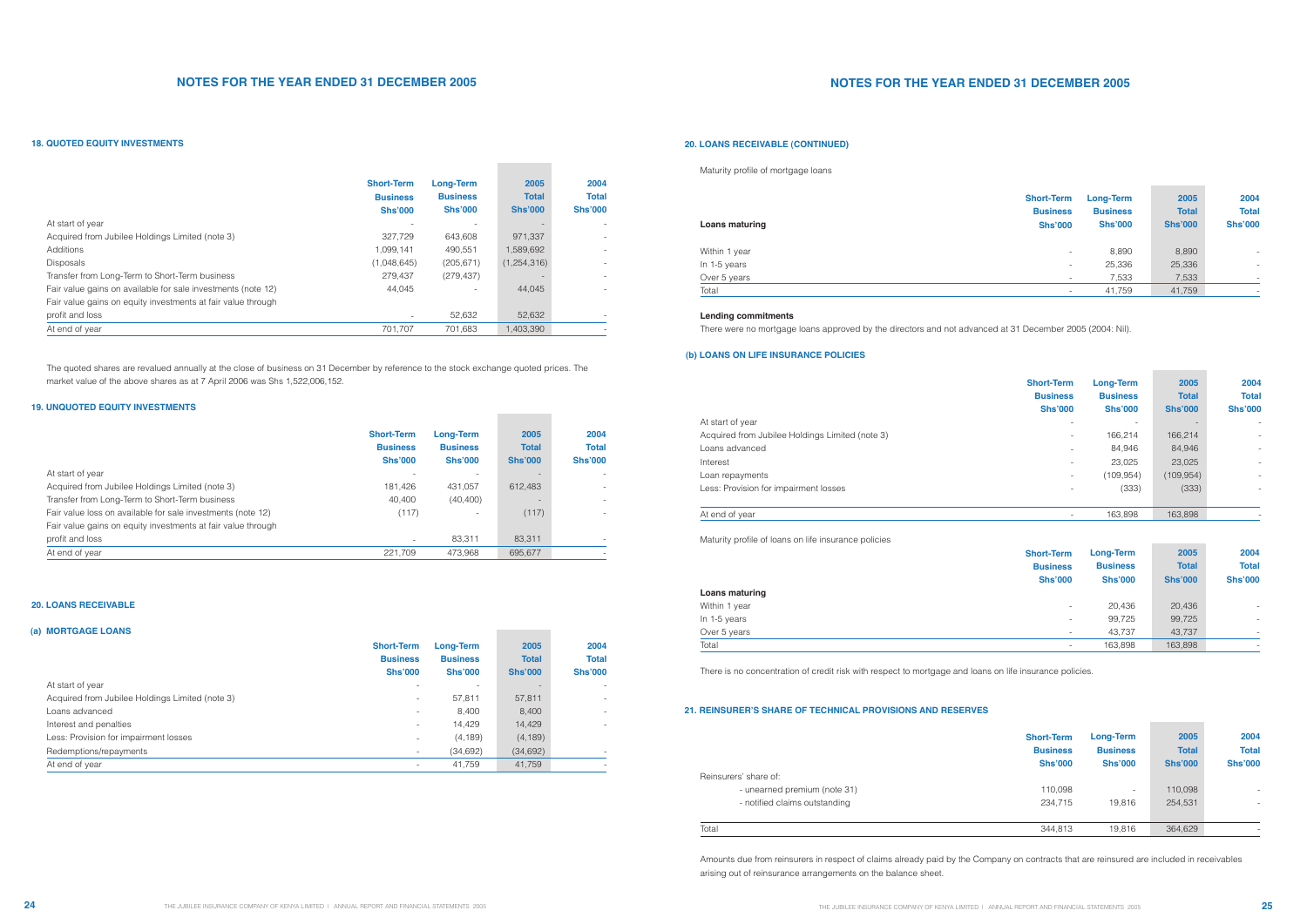Deferred income tax is calculated, in full, on all temporary differences under the liability method using a principal tax rate of 30% (2004: 30%). The movement in the deferred income tax account is as follows:

In the opinion of the Directors, the carrying amounts of financial assets and liabilities approximate their fair values. The following table summarises the effective interest rates on the principal interest bearing financial assets and liabilities at 31 December:

Deferred income tax assets and liabilities and deferred income tax charge/(credit) in the profit and loss account is attributable to the following items:

Earnings per ordinary share of Shs 20 each is calculated by dividing the profit attributable to Shareholders by 22.5 million shares.

There were no potentially dilutive shares in issue at 31 December 2005 and 31 December 2004.

|                                                 | <b>Short-Term</b>        | <b>Long-Term</b>         | 2005                     | 2004                     |
|-------------------------------------------------|--------------------------|--------------------------|--------------------------|--------------------------|
|                                                 | <b>Business</b>          | <b>Business</b>          | <b>Total</b>             | <b>Total</b>             |
|                                                 | <b>Shs'000</b>           | <b>Shs'000</b>           | <b>Shs'000</b>           | <b>Shs'000</b>           |
| At start of year                                | $\overline{\phantom{a}}$ | $\overline{\phantom{a}}$ | $\overline{\phantom{a}}$ | $\overline{\phantom{0}}$ |
| Acquired from Jubilee Holdings Limited (note 3) | 51,222                   | $\overline{\phantom{a}}$ | 51,222                   | $\overline{\phantom{a}}$ |
| Net increase                                    | 31,522                   | $\overline{\phantom{a}}$ | 31,522                   | $\overline{\phantom{a}}$ |
| At end of year                                  | 82,744                   | $\overline{\phantom{0}}$ | 82.744                   | $\overline{\phantom{a}}$ |

**Contract Contract** 

**Contract Contract** 

٠

|                                                                   | <b>Short-Term</b><br><b>Business</b><br><b>Shs'000</b> | Long-Term<br><b>Business</b><br><b>Shs'000</b> | 2005<br><b>Total</b><br><b>Shs'000</b> | 2004<br><b>Total</b><br><b>Shs'000</b> |
|-------------------------------------------------------------------|--------------------------------------------------------|------------------------------------------------|----------------------------------------|----------------------------------------|
| Treasury bills maturing within 91 days of the date of acquisition | 95.434                                                 | $\overline{\phantom{0}}$                       | 95,434                                 |                                        |
| Treasury bills maturing after 91 days of the date of acquisition  | 71,631                                                 | Ξ.                                             | 71,631                                 |                                        |
| Treasury bonds maturing within 1 year                             | 182.923                                                | 85.184                                         | 268.107                                |                                        |
| Treasury bonds maturing in 1-5 years                              | $\overline{\phantom{a}}$                               | 1,833,102                                      | 1,833,102                              |                                        |
| Treasury bonds maturing after 5 years                             | 3.545                                                  | 727,812                                        | 731,357                                |                                        |
| Total                                                             | 353,533                                                | 2.646.098                                      | 2,999,631                              |                                        |

|                            | <b>Short-Term</b><br><b>Business</b><br><b>Shs'000</b> | <b>Long-Term</b><br><b>Business</b><br><b>Shs'000</b> | 2005<br><b>Total</b><br><b>Shs'000</b> | 2004<br><b>Total</b><br><b>Shs'000</b> |
|----------------------------|--------------------------------------------------------|-------------------------------------------------------|----------------------------------------|----------------------------------------|
| Due from related companies | 80,606                                                 | 67,857                                                | 148,463                                |                                        |
| Others                     | 19,235                                                 | 8,246                                                 | 27,481                                 | $\overline{\phantom{a}}$               |
| Total                      | 99,841                                                 | 76,103                                                | 175,944                                | $\overline{\phantom{a}}$               |

Deposits with financial institutions have an average maturity of 3 months (2004: 3 months).

# **NOTES FOR THE YEAR ENDED 31 DECEMBER 2005**

The year-end cash and cash equivalents comprise the following:

#### **22. DEFERRED ACQUISITION COSTS**

#### **23. OTHER RECEIVABLES**

## **24. GOVERNMENT SECURITIES**

#### **25. CASH AND CASH EQUIVALENTS**

## **26. DEFERRED INCOME TAX**

#### **27. EARNINGS PER SHARE**

## **28. WEIGHTED AVERAGE EFFECTIVE INTEREST RATES**

|                                                                   | <b>Short-Term</b><br><b>Business</b><br><b>Shs'000</b> | Long-Term<br><b>Business</b><br><b>Shs'000</b> | 2005<br><b>Total</b><br><b>Shs'000</b> | 2004<br><b>Total</b><br><b>Shs'000</b> |
|-------------------------------------------------------------------|--------------------------------------------------------|------------------------------------------------|----------------------------------------|----------------------------------------|
| Cash and bank balances                                            | 1,662                                                  | 83,899                                         | 85,561                                 |                                        |
| Deposits with financial institutions                              | 1.133                                                  | 94,234                                         | 95,367                                 | 150.574                                |
| Bank overdraft                                                    | (22, 249)                                              | (2,507)                                        | (24, 756)                              |                                        |
| Treasury bills maturing within 91 days of the date of acquisition | 95,434                                                 | ۰.                                             | 95,434                                 |                                        |
| Total                                                             | 75.980                                                 | 175.626                                        | 251.606                                | 150.574                                |

|                                  | <b>Short-Term</b><br><b>Business</b> | Long-Term<br><b>Business</b> | 2005<br><b>Total</b> | 2004<br><b>Total</b> |
|----------------------------------|--------------------------------------|------------------------------|----------------------|----------------------|
|                                  | <b>Shs'000</b>                       | <b>Shs'000</b>               | <b>Shs'000</b>       | <b>Shs'000</b>       |
| At start of year                 | (128)                                | $\overline{\phantom{a}}$     | (128)                | $\sim$               |
| Income statement credit (note 9) | (5,731)                              | $\overline{\phantom{0}}$     | (5.731)              | (128)                |
| At end of year                   | (5,859)                              | $\overline{\phantom{0}}$     | (5,859)              | (128)                |

|                | Charged/<br>(credited) to |                |
|----------------|---------------------------|----------------|
| 1.1.2005       | <b>Profit &amp; Loss</b>  | 31.12.2005     |
| <b>Shs'000</b> | <b>Shs'000</b>            | <b>Shs'000</b> |
|                | (5,859)                   | (5,859)        |
| (128)          | 128                       | -              |
| (128)          | (5,731)                   | (5,859)        |

| Fair value gains on investment properties |
|-------------------------------------------|
| Provisions                                |
| Net deferred income tax asset             |

| 2005    | 2004   |
|---------|--------|
| 270.303 | (298)  |
| 22.500  | 7.500  |
| 12 O1   | (0.04) |

| Profit attributable to shareholders (Shs 000)  |
|------------------------------------------------|
| Number of ordinary shares in issue (thousands) |
| Earnings per share (Shs)                       |

| 2005         | 2004     |
|--------------|----------|
| ℀            | %        |
| 7.50         | 5.53     |
| 8.51         | 5.71     |
| 14 to 16     | 14 to 16 |
| $10$ to $16$ | 10 to 16 |
| 10.50        | 9.50     |
|              |          |

Government securities Deposits with financial institutions Mortgage loans Loans on life insurance policies Payable under deposit administration contracts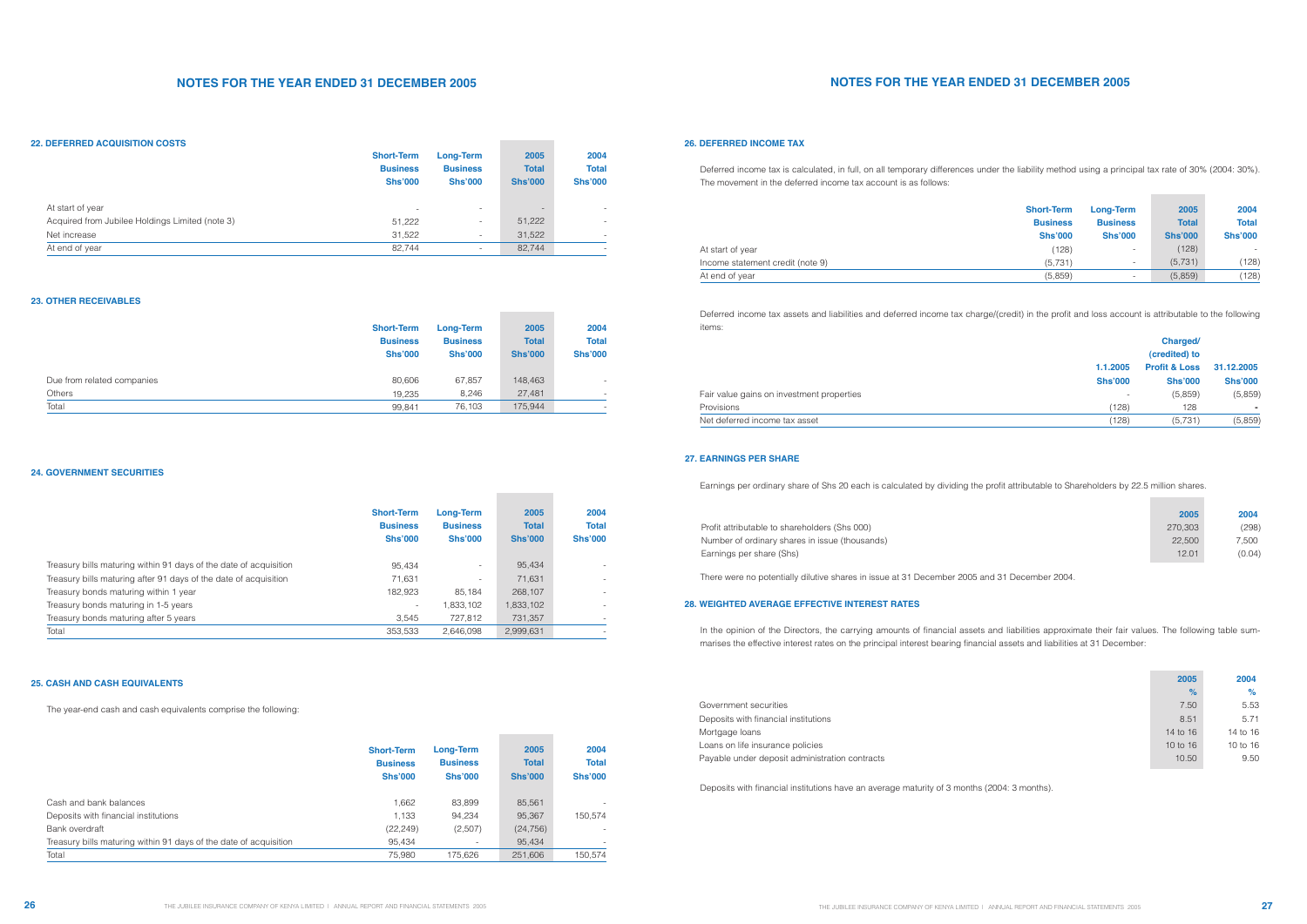• Under Group Disability Income Insurance (GDII) a reserve equal to the unearned portion of the office premium was held plus a reserve

• Under Deposit Administration the reserve was taken equal to amount of the fund at the valuation date, including the 2005 bonus

• No deduction was made from the liabilities on account of reinsurance ceded other than for Group Temporary Assurance and Group

# **NOTES FOR THE YEAR ENDED 31 DECEMBER 2005**

Movements in insurance liabilities and reinsurance assets are shown in note 30.

Gross claims reported, claims handling expenses liabilities and the liability for claims incurred but not reported are net of expected recoveries from salvage and subrogation. The expected recoveries at the end of 2005 and 2004 are not material.

The Company uses chain-ladder techniques to estimate the ultimate cost of claims and the IBNR provision. Chain ladder techniques are used as they are an appropriate technique for mature classes of business that have a relatively stable development pattern. This involves the analysis of historical claims development factors and the selection of estimated development factors based on this historical pattern. The selected development factors are then applied to cumulative claims data for each accident year that is not fully developed to produce an estimated ultimate claims cost for each accident year.

The development of insurance liabilities provides a measure of the Company's ability to estimate the ultimate value of claims. The table below illustrates how the group's estimate of total claims outstanding for each accident year has changed at successive year-ends.

| <b>Accident year</b>                     | 2001           | 2002                     | 2003           | 2004           | 2005           | <b>Total</b>   |
|------------------------------------------|----------------|--------------------------|----------------|----------------|----------------|----------------|
|                                          | <b>Shs'000</b> | <b>Shs'000</b>           | <b>Shs'000</b> | <b>Shs'000</b> | <b>Shs'000</b> | <b>Shs'000</b> |
| Estimate of ultimate claims cost         |                |                          |                |                |                |                |
| - at end of accident year                | 307,457        | 80,526                   | 130.788        | 282,563        | 1,224,367      | 2,025,701      |
| - one year later                         | 268.079        | 66.743                   | 105.072        | 303,568        |                |                |
| - two years later                        | 267,512        | 56.495                   | 149.033        |                |                |                |
| - three years later                      | 248.333        | 96,299                   |                |                |                |                |
| - four years later                       | 198,102        |                          |                |                |                |                |
| Current estimate of cumulative claims    | 198.102        | 96.299                   | 149.033        | 303.568        | 1,224,367      | 1,971,369      |
| Less: cumulative payments to date        | (174,130)      | (54, 397)                | (92, 337)      | (188, 834)     | (560, 675)     | (1,070,373)    |
| Liability in the balance sheet           | 23,972         | 41,902                   | 56.696         | 114,734        | 663,692        | 900,996        |
| Liability in respect of prior years      |                | $\overline{\phantom{a}}$ |                |                |                | 187,577        |
| Total gross claims liability included in |                |                          |                |                |                |                |
| the balance sheet                        | 23.972         | 41,902                   | 56.696         | 114,734        | 663.692        | 1,088,573      |

- Under Group Temporary Assurance a reserve equal to the unearned portion of the office premium was held. An additional reserve for Incurred But Not Reported (IBNR) claims was also held.
- for IBNR.
- Under the riders Accidental Death Benefit (ADB), combined Accidental Death Benefit (ADB), Total and Permanent Disability (TPD), Waiver of Premium benefit (WOP), a reserve of one year's office premium was held.
- declaration.
- Under the non-participating universal life policies, the reserve was calculated as equal to fund value at 31 December, 2005.
- Disability Income.

All assets (including the excess of assets over liabilities) have been valued at market value/fair value as detailed in the notes to the financial statements.

# **NOTES FOR THE YEAR ENDED 31 DECEMBER 2005**

The Company determines its liabilities on long term insurance contracts based on assumptions in relation to future deaths, voluntary terminations, investment returns and administration expenses. A margin for risk and uncertainty is added to these assumptions. The liabilities are determined on the advice of the consulting actuary and actuarial valuations carried out on an annual basis.

#### **Valuation assumptions**

|                                                | 2005           | 2004           |
|------------------------------------------------|----------------|----------------|
|                                                | <b>Shs'000</b> | <b>Shs'000</b> |
| Short term insurance contracts                 |                |                |
| - claims reported and claims handling expenses | 995,280        |                |
| - claims incurred but not reported             | 93,293         |                |
| <b>Total Short-Term</b>                        | 1,088,573      |                |
|                                                |                |                |
| Long term insurance contracts                  |                |                |
| - claims reported and claims handling expenses | 127,540        |                |
| - actuarial value of long term liabilities     | 2,145,670      |                |
| Total Long-Term                                | 2,273,210      |                |
| Total gross insurance liabilities              | 3,361,783      |                |

The latest actuarial valuation of the life fund was carried out as at 31 December, 2005 by John Graham of Deloitte & Touche, consulting actuaries. The Full Preliminary Term (FPT) method and the assumptions specified in the Seventh Schedule of the Insurance Regulations, 1986, was used for policy liabilities valued by way of discounted cashflows. Other policy liabilities were valued as described below.

The value of policy liabilities valued using the Full Preliminary Term (FPT) was also calculated on a realistic best estimate basis that took direct accounts of all expected cashflows on the various policies, such as actual premium payable, commissions, expenses, claims, investment returns, bonuses etc. This resulting calculation was lower than that calculated using the FPT demonstrating that the published reserves are adequate.

#### **Sensitivity analysis**

The following table presents the sensitivity of the value of long term insurance liabilities to movements in key assumptions used in the estimation of liabilities.

For liabilities under insurance contracts with fixed and guaranteed terms, key assumptions are unchanged for the duration of the contract. Changes in assumptions will not cause a change in the amount of the liability unless the change is severe enough to trigger a liability adequacy test adjustment, and the table indicates the level of the respective variable that will trigger an adjustment.

#### **29. INSURANCE CONTRACT LIABILITIES**

#### **(i) Short-Term insurance contracts**

#### **29. INSURANCE CONTRACT LIABILITIES (CONTINUED)**

#### **(ii) Long term insurance contracts**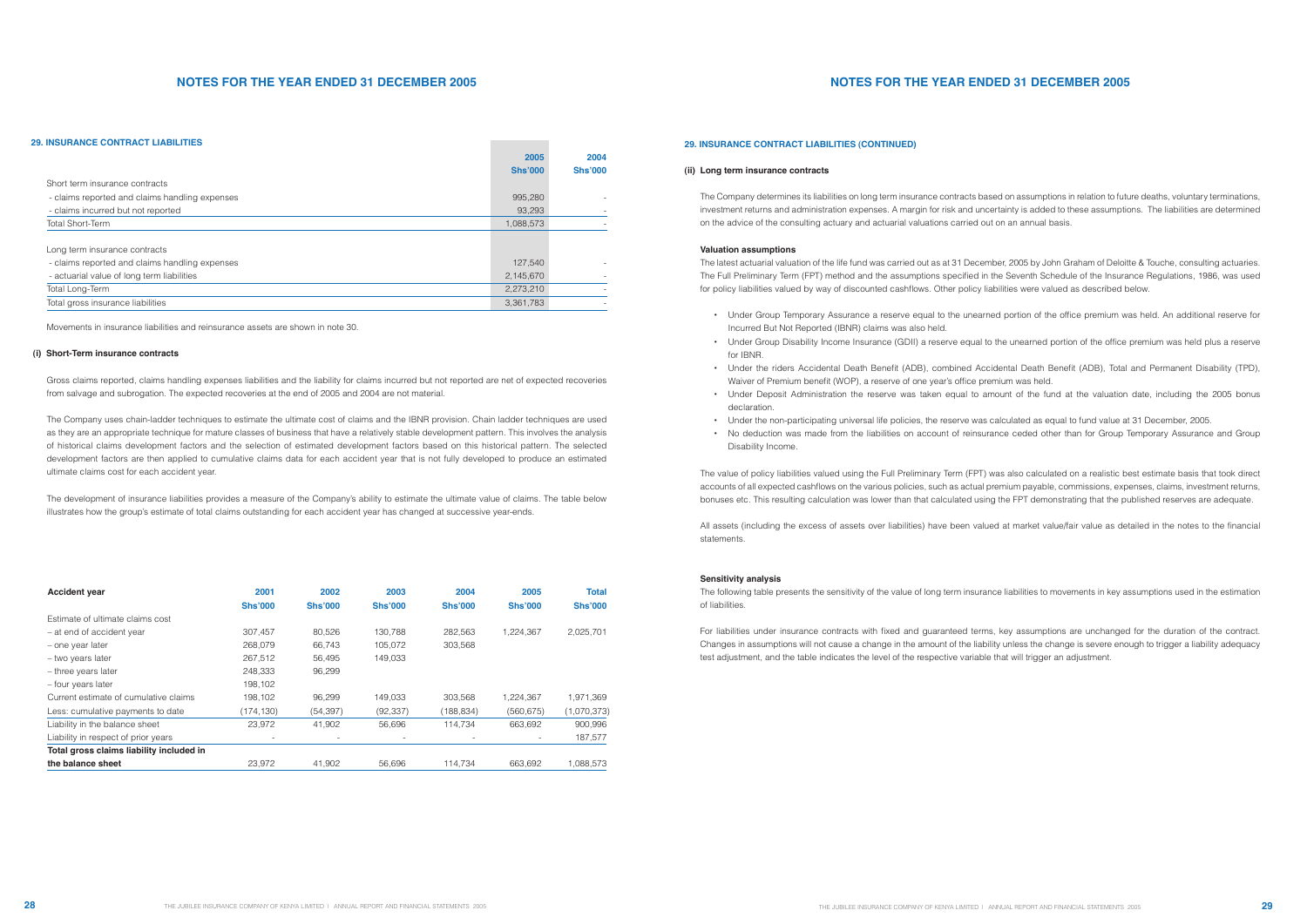Sensitivity of the Value of Policy Liabilities to changes in assumptions

#### **Short-Term insurance business**

These provisions represent the liability for short-term business contracts where the Company's obligations are not expired at the year-end. Movements are shown below:

Proposed dividends are accounted for as a separate component of equity until they have been ratified at an Annual General Meeting. During the year no dividends were paid (2004: Nil). At the Annual General Meeting on 26 June, 2006, a final dividend of Shs 132 million (2004: Nil) is to be proposed, which is Shs 5.87 per share (2004: Nil).

Payment of dividends is subject to withholding tax at the rate of either 5% or 10%, depending on the residence of the individual shareholders.

The Company is subject to litigation arising in the normal course of insurance business. The directors are of the opinion that this litigation will not have a material effect on the financial position or profits of the Company.

At 31 December 2005, the Company had given guarantees amounting to Shs 1,000,000 (2004: Nil) on behalf of third parties. It is not anticipated that any material liability will arise from these guarantees.

The Company's activities expose it to a variety of financial risks, including insurance risk, financial risk, credit risk, and the effects of changes in property values, debt and equity market prices, foreign currency exchange rates and interest rates. The Company's overall risk management programme focuses on the identification and management of risks and seeks to minimize potential adverse effects on its financial performance, by use of underwriting guidelines and capacity limits, reinsurance planning, credit policy governing the acceptance of clients, and defined criteria for the approval of intermediaries and reinsurers. The risk management programme focuses on the acceptable level of loss risk and the unpredictability of financial markets and seeks to minimise potential adverse effects on its financial performance within the options available in Kenya to hedge against such risks. The Company has policies in place to ensure that insurance is sold to customers with an appropriate claim and credit history. Investment policies are in place, which help manage liquidity, and seek to maximize return within an acceptable level of interest rate risk.

This section summarises the way the Company manages key risks:

#### **Insurance risk**

The risk under any one insurance contract is the possibility that the insured event occurs and the uncertainty of the amount of the resulting claim. By the very nature of an insurance contract, this risk is random and therefore unpredictable.

| <b>Sensitivity</b>                        | <b>Statutory Result</b> |        |  |
|-------------------------------------------|-------------------------|--------|--|
| Published                                 | 4,653,115               | $+0\%$ |  |
| Lapses $+5\%$                             | 4,653,115               | $+0\%$ |  |
| Mortality annuities: -20% insurance: +20% | 4,653,115               | $+0\%$ |  |
| Mortality annuities: +20% insurance: -20% | 4,653,115               | $+0\%$ |  |
| Inflation $+1\%$                          | 4,653,115               | $+0\%$ |  |
| Investment Return -1%                     | 4,653,115               | $+0\%$ |  |
| Expenses +10%                             | 4,653,115               | $+0\%$ |  |

For a portfolio of insurance contracts where the theory of probability is applied to pricing and provisioning, the principal risk that the Company faces under its insurance contracts is that the actual claims and benefit payments exceed the carrying amount of the insurance liabilities. This could occur because the frequency or severity of claims and benefits are greater than estimated. Insurance events are random and the actual number and amount of claims and benefits will vary from year to year from the level established using statistical techniques.

Experience shows that the larger the portfolio of similar insurance contracts, the smaller the relative variability about the expected outcome will be. In addition, a more diversified portfolio is less likely to be affected across the board by a change in any subset of the portfolio. The Company has developed its insurance underwriting strategy to diversify the type of insurance risks accepted and within each of these categories to achieve a sufficiently large population of risks to reduce the variability of the expected outcome.

### **30. MOVEMENTS IN INSURANCE LIABILITIES AND REINSURANCE ASSETS**

### **29. INSURANCE CONTRACT LIABILITIES (CONTINUED) 31. PROVISIONS FOR UNEARNED PREMIUM**

#### **32. DIVIDENDS PER SHARE**

### **33. CONTINGENT LIABILITIES**

### **34. RISK MANAGEMENT OBJECTIVES AND POLICIES**

|                                      |                | 2005               |                |                          | 2004               |                |
|--------------------------------------|----------------|--------------------|----------------|--------------------------|--------------------|----------------|
|                                      | <b>Gross</b>   | <b>Reinsurance</b> | <b>Net</b>     | <b>Gross</b>             | <b>Reinsurance</b> | <b>Net</b>     |
|                                      | <b>Shs'000</b> | <b>Shs'000</b>     | <b>Shs'000</b> | <b>Shs'000</b>           | <b>Shs'000</b>     | <b>Shs'000</b> |
| Notified claims                      | 787,938        | 168,213            | 619,725        |                          |                    |                |
| Incurred but not reported            | 76,794         |                    | 76,794         |                          |                    |                |
| Total acquired from Jubilee Holdings |                |                    |                |                          |                    |                |
| Limited (note 3)                     | 864,732        | 168,213            | 696,519        |                          |                    |                |
| Cash paid for claims settled in year | (1,043,973)    | (177, 204)         | (866, 769)     |                          |                    |                |
| Increase in liabilities              |                |                    |                |                          |                    |                |
| - arising from current year claims   | 811,247        | 198,089            | 613,158        |                          |                    |                |
| - arising from prior year claims     | 456,567        | 45,617             | 410,950        |                          |                    |                |
| Total at end of year                 | 1,088,573      | 234,715            | 853,858        |                          |                    |                |
|                                      |                |                    |                |                          |                    |                |
| Notified claims                      | 995,280        | 234,715            | 760,565        |                          |                    |                |
| Incurred but not reported            | 93,293         |                    | 93,293         | $\overline{\phantom{a}}$ |                    |                |
| Total at the end of year             | 1,088,573      | 234,715            | 853,858        |                          |                    |                |

|                                        | 2005                           |                                      |                              | 2004                           |                                      |                              |
|----------------------------------------|--------------------------------|--------------------------------------|------------------------------|--------------------------------|--------------------------------------|------------------------------|
| Unearned premium provision             | <b>Gross</b><br><b>Shs'000</b> | <b>Reinsurance</b><br><b>Shs'000</b> | <b>Net</b><br><b>Shs'000</b> | <b>Gross</b><br><b>Shs'000</b> | <b>Reinsurance</b><br><b>Shs'000</b> | <b>Net</b><br><b>Shs'000</b> |
| At beginning of year                   | $\overline{\phantom{0}}$       |                                      | $\overline{\phantom{a}}$     | $\overline{\phantom{a}}$       |                                      |                              |
| Acquired from Jubilee Holdings Limited |                                |                                      |                              |                                |                                      |                              |
| (note 3)                               | 445.852                        | 127.957                              | 317,895                      | $\overline{\phantom{0}}$       |                                      |                              |
| Increase in the period (net)           | 243.236                        | (17, 859)                            | 261,095                      | $\overline{\phantom{a}}$       | $\overline{\phantom{a}}$             |                              |
| At end of year                         | 689.088                        | 110.098                              | 578.990                      | $\overline{\phantom{0}}$       |                                      |                              |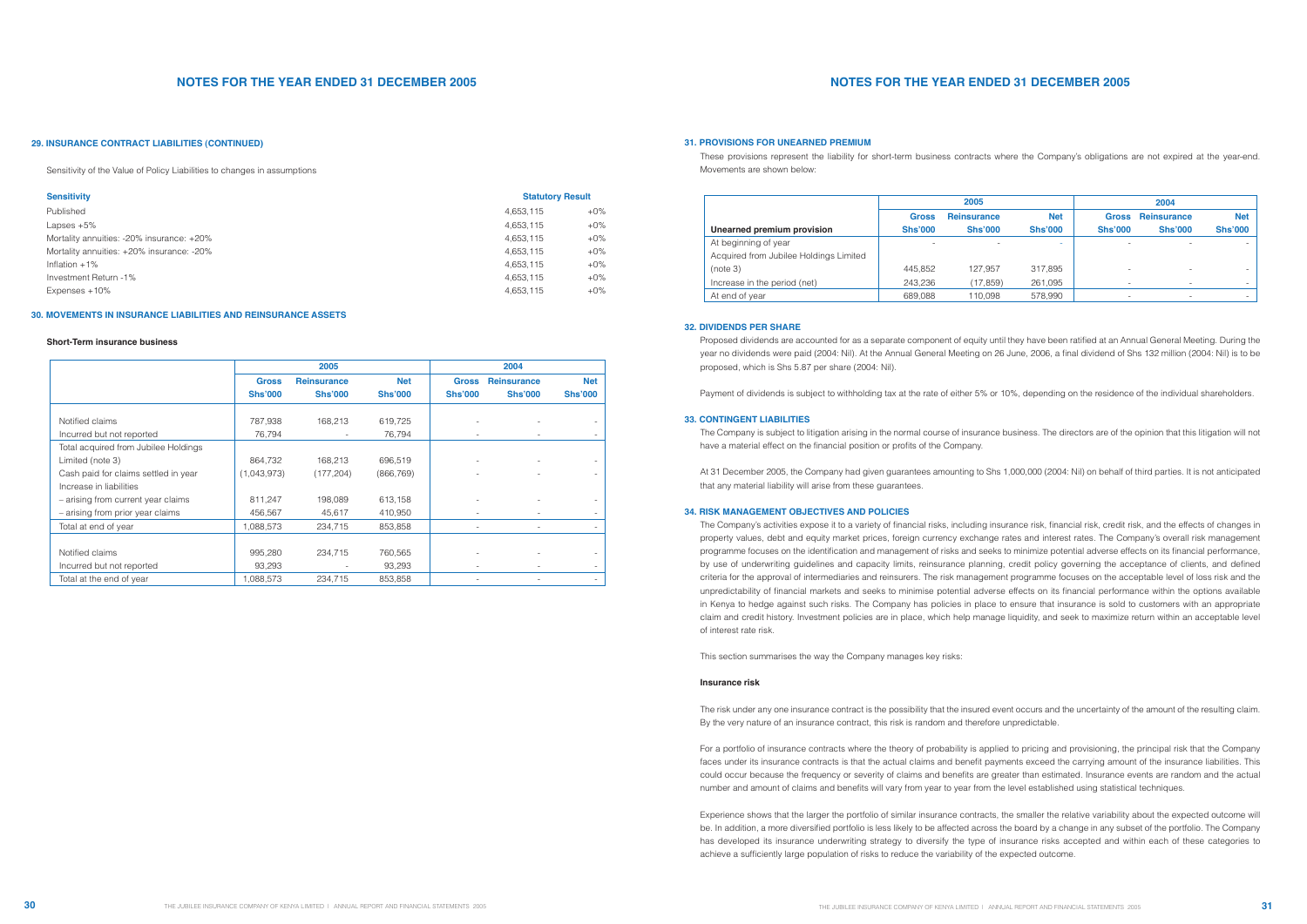|                                                  | Up to 1        | $1 - 3$        | $3 - 12$       | $1 - 5$        | Over <sub>5</sub> |                |
|--------------------------------------------------|----------------|----------------|----------------|----------------|-------------------|----------------|
|                                                  | month          | months         | months         | years          | years             | <b>Total</b>   |
| As at 31 December 2005:                          | <b>Shs'000</b> | <b>Shs'000</b> | <b>Shs'000</b> | <b>Shs'000</b> | <b>Shs'000</b>    | <b>Shs'000</b> |
| <b>ASSETS</b>                                    |                |                |                |                |                   |                |
| Property and equipment                           |                |                |                |                | 37,559            | 37,559         |
| Investment properties                            |                |                |                |                | 1,126,400         | 1,126,400      |
| Quoted shares                                    |                |                |                |                | 1,403,390         | 1,403,390      |
| Unquoted shares                                  |                |                |                |                | 695,677           | 695,677        |
| Investment in subsidiaries                       |                |                |                |                | 10,000            | 10,000         |
| Investment in associates                         |                |                |                |                | 321,494           | 321,494        |
| Mortgage loans                                   |                | 7,547          | 1,343          | 25,336         | 7,533             | 41,759         |
| Loans on life insurance policies                 | 110            | 2,646          | 17,678         | 99,726         | 43,738            | 163,898        |
| Government securities                            | 368,855        | 135,435        | 178,857        | 1,687,032      | 629,452           | 2,999,631      |
| Deposits with financial institutions             | 58,208         | 36,026         |                |                | 1,133             | 95,367         |
| Receivables arising out of reinsurance           |                |                |                |                |                   |                |
| arrangements                                     | 14,657         | 151,475        |                |                |                   | 166,132        |
| Receivables arising out of direct                |                |                |                |                |                   |                |
| insurance arrangements                           | 142,218        | 186,982        |                |                |                   | 329,200        |
| Reinsurers' share of technical provisions        |                |                |                |                |                   |                |
| and reserves                                     | 3,975          | 14,372         | 346,281        |                |                   | 364,628        |
| Deferred tax                                     |                |                | 5,859          |                |                   | 5,859          |
| Deferred acquisition costs                       | 1,639          | 8,325          | 72,780         |                |                   | 82,744         |
| Other receivables                                | 175,944        |                |                |                |                   | 175,944        |
| Cash and bank balances                           | 85,561         |                |                |                |                   | 85,561         |
| <b>Total assets</b>                              | 851,167        | 542,808        | 622,798        | 1,812,094      | 4,276,376         | 8,105,243      |
|                                                  |                |                |                |                |                   |                |
| <b>LIABILITIES AND SHAREHOLDERS'</b>             |                |                |                |                |                   |                |
| <b>FUNDS</b>                                     |                |                |                |                |                   |                |
| Shareholders' funds                              |                |                |                |                | 763,933           | 763,933        |
| Insurance contract liabilities                   | 37,321         | 64,507         | 1,114,287      |                | 2,145,671         | 3,361,786      |
| Payable under deposit administration             |                |                |                |                |                   |                |
| contracts                                        |                |                |                |                | 2,866,945         | 2,866,945      |
| Unearned premium                                 | 17,602         | 61,856         | 609,630        |                |                   | 689,088        |
| Creditors arising out of reinsurance             |                |                |                |                |                   |                |
| arrangements payable                             |                | 80,407         |                |                |                   | 80,407         |
| Other payables                                   | 303,296        |                |                |                |                   | 303,296        |
| Current tax                                      | 15,032         |                |                |                |                   | 15,032         |
| Bank overdraft                                   | 24,756         |                |                |                |                   | 24,756         |
| <b>Total liabilities and Shareholders' funds</b> | 398,007        | 206,770        | 1,723,917      |                | 5,776,549         | 8,105,243      |
| Net liquidity gap                                | 453,160        | 336,038        | (1, 101, 119)  | 1,812,094      | (1,500,173)       |                |
|                                                  |                |                |                |                |                   |                |
| As at 31 December 2004:                          |                |                |                |                |                   |                |
| Total assets                                     |                | 150,574        | 128            |                |                   | 150,702        |
| Total liabilities and Shareholders' funds        | 1,000          |                |                |                | 149,702           | 150,702        |
| Net liquidity gap                                | (1,000)        | 150,574        | 128            |                | (149, 702)        |                |
|                                                  |                |                |                |                |                   |                |

Factors that aggravate insurance risk include lack of risk diversification in terms of type and amount of risk, geographical location and type of industry covered.

### **Financial risk**

The Company is exposed to financial risk through its financial assets, financial liabilities (investment contracts and borrowings), reinsurance assets and insurance liabilities. In particular the key financial risk is that the proceeds from its financial assets are not sufficient to fund the obligations arising from its insurance and investment contracts. The most important components of this financial risk are interest rate risk, equity price risk, currency risk and credit risk.

These risks arise from open positions in interest rate, currency and equity products, all of which are exposed to general and specific market movements. The risks that the Company primarily faces due to the nature of its investments and liabilities are interest rate risk and equity price risk.

The Company manages these positions within an asset liability management (ALM) framework that has been developed to achieve long-term investment returns in excess of its obligations under insurance and investment contracts. The principal technique of the Company's ALM is to match assets to the liabilities arising from insurance and investment contracts by reference to the type of benefits payable to contract holders. For each distinct category of liabilities, a separate portfolio of assets is maintained.

# **NOTES FOR THE YEAR ENDED 31 DECEMBER 2005**

The Company is exposed to daily calls on its available cash for claims settlement and other administration expenses. The Company does not maintain cash resources to meet all of these needs as experience shows that a minimum level of reinvestment of maturing funds can be predicted with a high level of certainty. The Board sets limits on the minimum level of bank overdraft facilities that should be in place to cover expenditure at unexpected levels of demand.

The following table analyses assets and liabilities into relevant maturity groupings based on the remaining period at 31 December, 2005 to the contractual maturity date:

## **34. RISK MANAGEMENT OBJECTIVES AND POLICIES (CONTINUED) 35. LIQUIDITY RISK**

#### **Insurance risk** (Continued)

The matching of the maturities of assets and liabilities is fundamental to the management of the Company. It is unusual for insurance companies to always be completely matched since the business transacted is often of uncertain terms and of different types. An unmatched position potentially enhances profitability, but can also increase the risk of losses.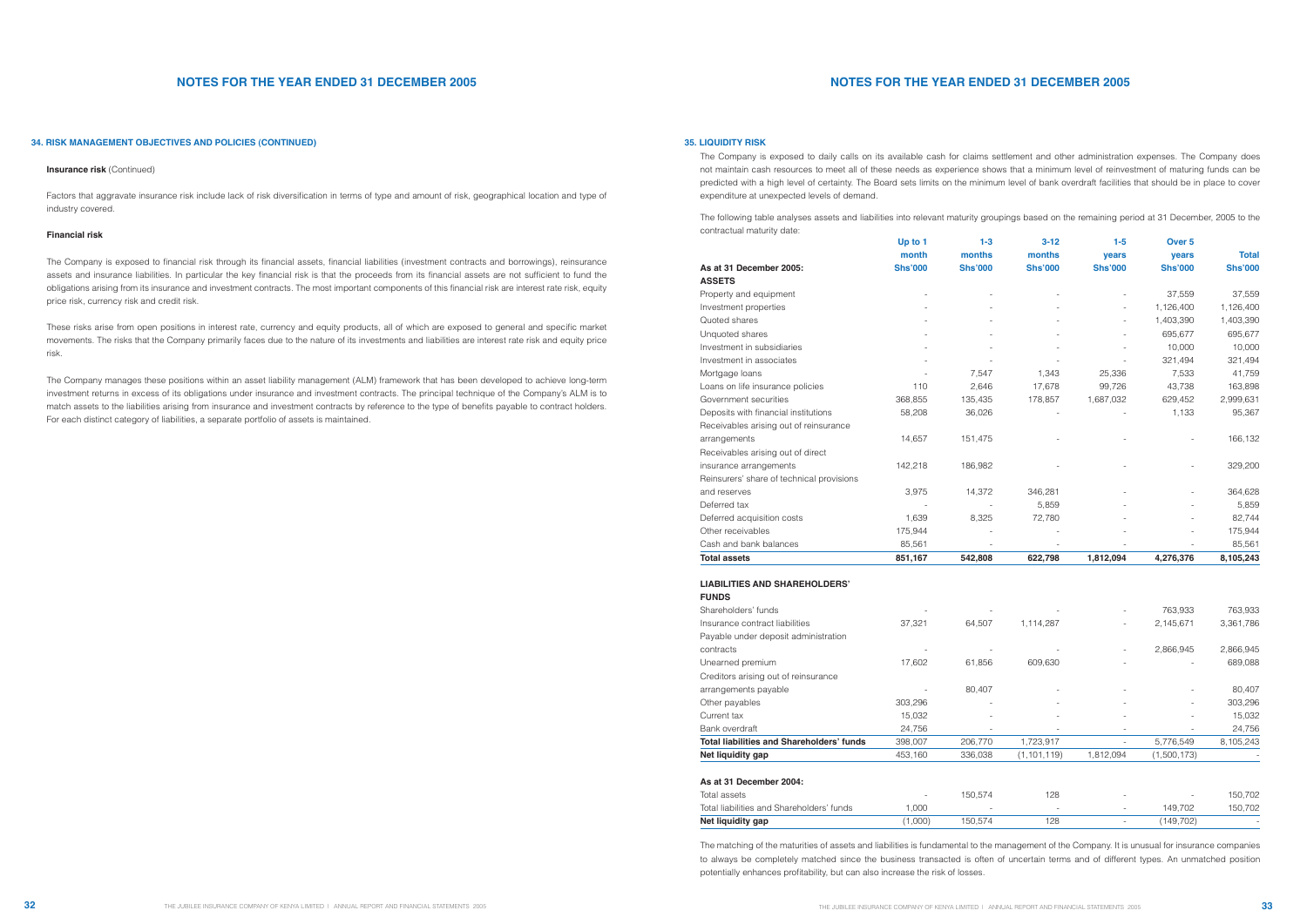The Company takes on exposure to effects of fluctuations in the prevailing foreign currency exchange rates on its financial position and cash flows.

The Company had the following significant foreign currency positions (all amounts expressed in Kenya Shillings thousands):

The Company makes estimates and assumptions that affect the reported amounts of assets and liabilities within the next financial year. Estimates and judgements are continually evaluated and based on historical experience and other factors, including expectations of future events that are believed to be reasonable under the circumstances.

The estimation of future benefit payments from long-term insurance contracts is the Company's most critical accounting estimate. There are several sources of uncertainty that need to be considered in the estimate of the liability that the Company will ultimately pay for such claims. Note 29 contains further details on this process.

The determination of the liabilities under long-term insurance contracts is dependent on estimates made by the Company. Estimates are made as to the expected number of deaths for each of the years in which the Company is exposed to risk. The Company bases these estimates on standard mortality tables that reflect historical mortality experience. The estimated number of deaths determines the value of the benefit payments and the value of the valuation premiums. The main source of uncertainty is that epidemics such as AIDS could result in future mortality being significantly worse than in the past for the age groups in which the Company has significant exposure to mortality risk. However, continuing improvements in medical care and social conditions could result in improvements in longevity in excess of those allowed for in the estimates used to determine the liability for contracts where the Company is exposed to longevity risk.

Were the numbers of deaths in future years to differ by 10% from management's estimate, the liability change would not be material. In this case, there is no relief arising from reinsurance contracts held.

For contracts without fixed terms, it is assumed that the Company will be able to increase mortality risk charges in future years in line with emerging mortality experience.

|                                                     | <b>Uganda</b>                      | Tanzania                           | <b>Mauritius</b>                |                         |
|-----------------------------------------------------|------------------------------------|------------------------------------|---------------------------------|-------------------------|
| As at 31 December 2005:                             | <b>Shillings</b><br><b>Shs'000</b> | <b>Shillings</b><br><b>Shs'000</b> | <b>Rupees</b><br><b>Shs'000</b> | Total<br><b>Shs'000</b> |
| <b>ASSETS</b>                                       |                                    |                                    |                                 |                         |
| Receivables arising out of reinsurance arrangements | 6,765                              | 18,588                             |                                 | 25,353                  |
| Deferred acquisition costs                          | 19,628                             | 16,136                             |                                 | 35,764                  |
| Cash and bank balances                              |                                    |                                    | 935                             | 935                     |
| <b>Total assets</b>                                 | 26,393                             | 34,724                             | 935                             | 62,052                  |
| <b>LIABILITIES AND SHAREHOLDERS' FUNDS</b>          |                                    |                                    |                                 |                         |
| Unearned premium                                    | 56,639                             | 49,062                             |                                 | 105,701                 |
| Outstanding claims provisions                       | 58,431                             | 50,253                             | 15,437                          | 124,121                 |
| Creditors arising out of reinsurance arrangements   | 2,881                              | 16,011                             | 38,497                          | 57,389                  |
| Total liabilities and Shareholders' funds           | 117,951                            | 115,326                            | 53,934                          | 287,211                 |
| Net balance sheet position                          | (91, 558)                          | (80, 602)                          | (52, 999)                       | (225, 159)              |
| As at 31 December 2004:                             |                                    |                                    |                                 |                         |
| Total assets                                        |                                    |                                    |                                 |                         |
| Total liabilities and Shareholders' funds           |                                    | -                                  |                                 |                         |
| Net balance sheet position                          |                                    |                                    |                                 |                         |

# **NOTES FOR THE YEAR ENDED 31 DECEMBER 2005**

Under certain contracts, the Company has offered guaranteed annuity options. In determining the value of these options, estimates have been made as to the percentage of contract holders that will exercise them. There is not enough historical information available on which to base these estimates. Changes in investment conditions could result in significantly more contract holders exercising their options than has been assumed.

Estimates are also made as to future investment income arising from the assets backing long-term insurance contracts. These estimates are based on current market returns as well as expectations about future economic and financial developments. Were the average future investment returns to reduce by 1% from management's estimates, the insurance liability would not be material.

#### **36. CURRENCY RISK**

### **37. CRITICAL ACCOUNTING ESTIMATES AND JUDGEMENTS IN APPLYING ACCOUNTING POLICIES**

# **37. CRITICAL ACCOUNTING ESTIMATES AND JUDGEMENTS IN APPLYING ACCOUNTING POLICIES (CONTINUED)**